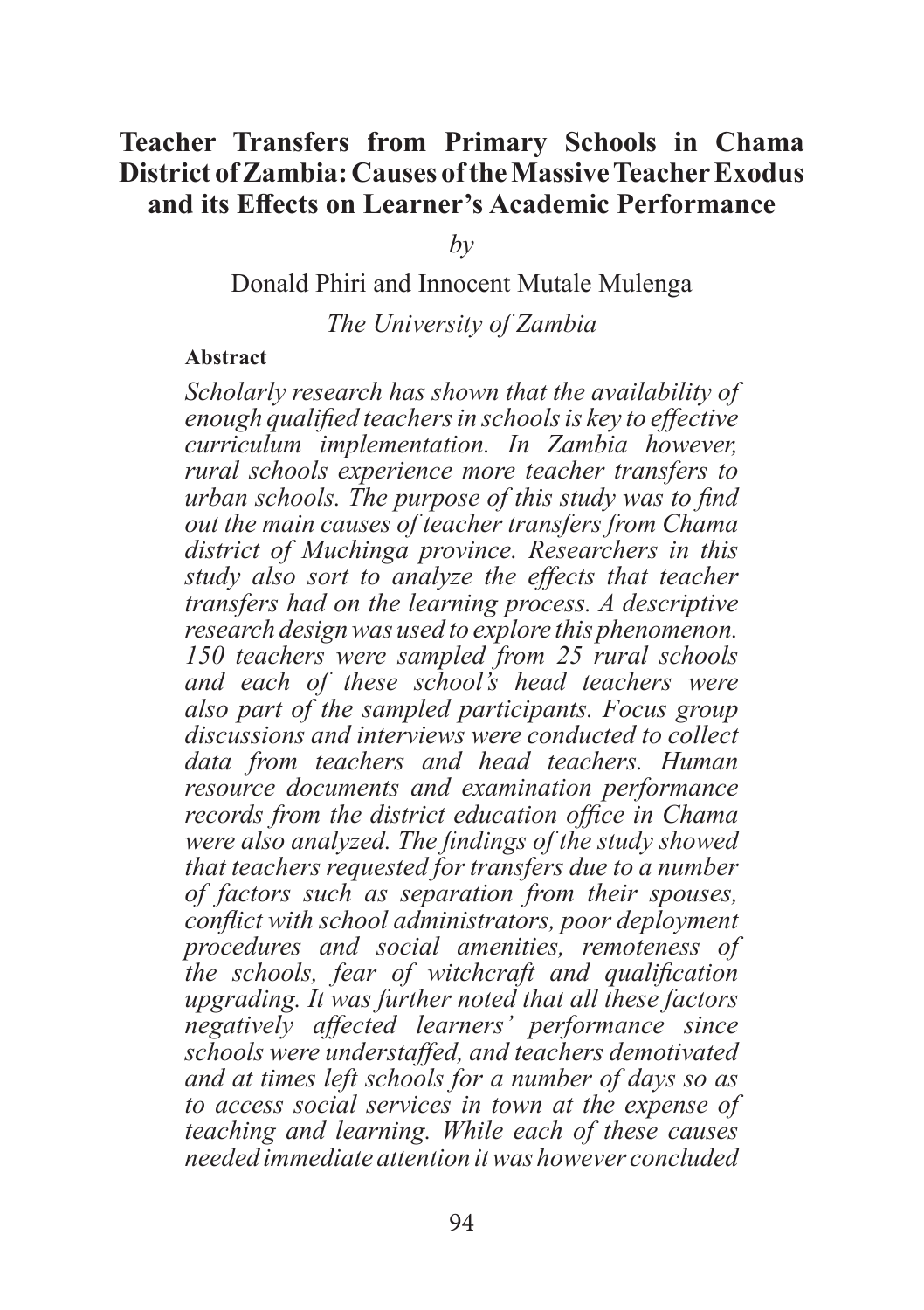*that the problem of understaffing in schools in rural Chama due to transfers is a big one which required national policy makers to invest in improving the living conditions of teachers in rural schools by providing social services such as hospitals, roads, banks, electricity and modern school structures and staff houses. It was envisaged that if this is done at a national level most of the causes of teachers leaving rural schools would be gradually reduced.*

**Key Words:** teacher transfer, learner performance, rural schools, academic performance, causes.

#### **1. Introduction**

A teacher is one of the indispensable elements of any education system. Realizing how important teachers are in the process of curriculum implementation, Moobola and Mulenga (2020:17) emphatically stated that 'the teacher is one of the most important resource in the implementation of the curriculum at every level of the education system. He/she is responsible for ensuring that curriculum objectives are achieved'. Despite the teacher being so important as far as curriculum implementation is concerned, Mulkeen (2010) observed that inadequate supply of teachers has been a problem in some education systems in sub Saharan Africa. It is significant to however note that teacher shortage has serious consequences and a lack of sufficient, qualified teachers threatens learners' ability to learn as Darling-Hammond (1999) and; Ladd and Sorensen (2016) have put it. Instability in a school's teacher workforce which can be as a result of high turnover and/or high attrition, negatively affects learner achievement and diminishes teacher effectiveness and quality (Ronfeldt, Loeb, and Wyckoff 2013; Kraft and Papay 2014; Ladd and Sorensen 2016).

Moreover, high teacher turnover consumes economic resources through costs of replacing, recruiting and training new ones that could be better deployed elsewhere. In recent years, education researchers and scholars have called attention to the growing teacher shortage across the globe and in Africa. They cite a variety of indicators of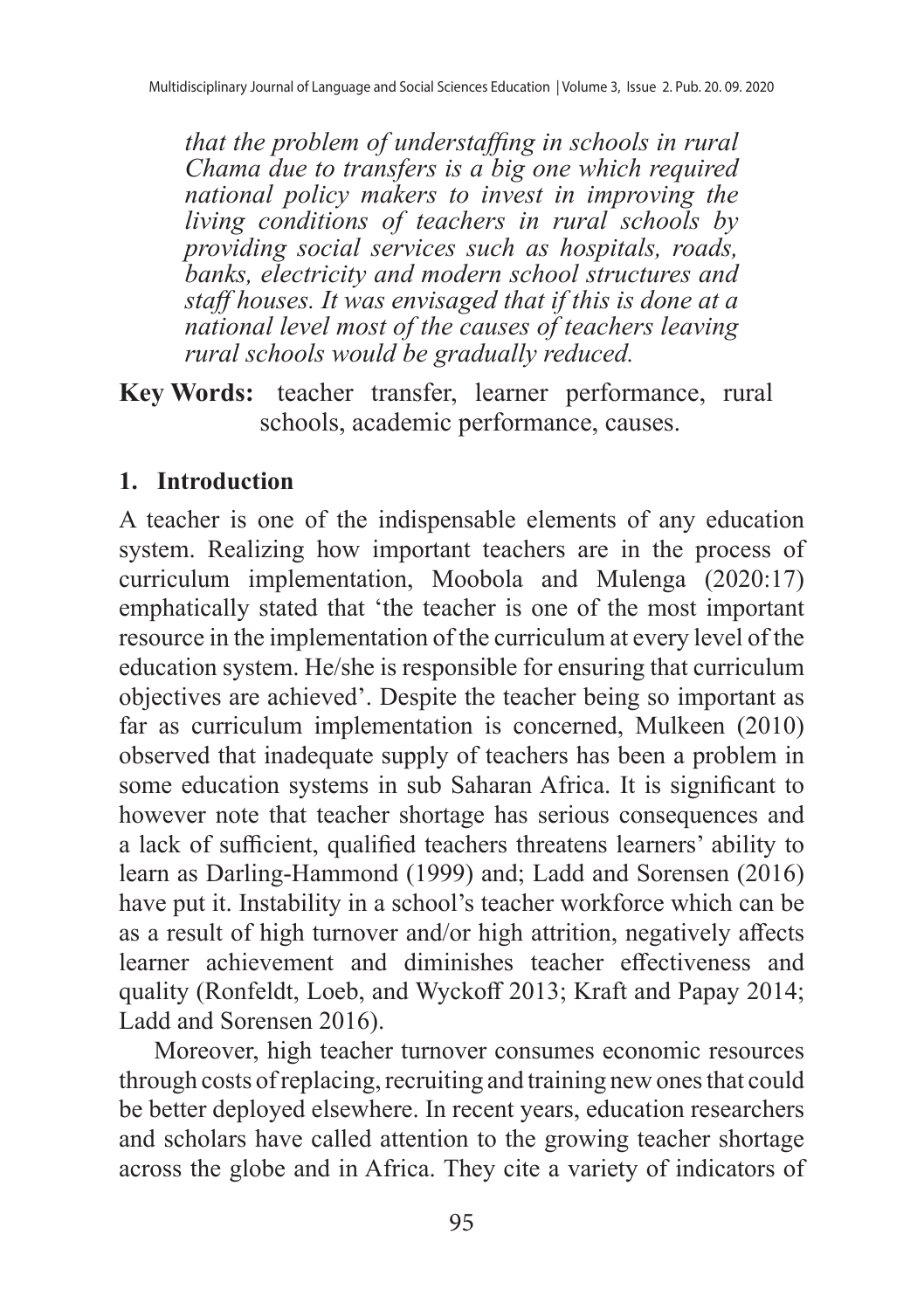the shortage which are critical signals to the provision of quality education (UNESCO 2015, Mulkeen, 2010). It is for this reason that Mulenga and Lubasi (2019:64) actually acknowledged that 'there are equally other factors that support successful curriculum implementation in the school. In view of this, effective curriculum implementation is the one that reflects what the learner eventually takes away from an educational experience'. Among these many factors however, effective curriculum implementation is difficult to achieve without a sufficient number of qualified and dedicated teachers in a school (Mkandawire, 2010).

In Zambia teacher transfer is one among the many factors that contribute to teacher shortage in most rural schools of the country and also seem to contribute to poor performance of learners in some schools. In fact, the Ministry of General Education (2008:79) clearly explained that 'teacher stability in a school is one of the factors that have a direct bearing on learning achievement'. In a survey which was done by the Ministry of General Education (2016) it was revealed that 45.2% of schools in Zambia had no teachers who had stayed continuously for more than five years. The study also revealed that in urban areas teachers stayed longer in one school than in rural schools. In some parts of the world, teacher transfers and frequent changing of teachers particularly in the course of the term has been noticed to impact negatively on learner academic performance (IOB, 2008). The duration that teachers serve at a particular school affects the performance of learners (Keigher, 2010). Currently, the Ministry of General Education in Zambia is grappling with the mismatch of teacher pay points as a number of them are serving in schools different from their actual pay points due to massive and uncoordinated transfers (Ministry of General Education, 2016). This negatively impacts teacher deployment as teachers are posted to schools that are already well staffed thus perpetuating unequal teacher distribution. According to the 2016 Educational Statistical Bulletin trends over a period of six years indicated that female teachers were transferred more often than male teachers leaving rural districts and schools in preference for urban schools with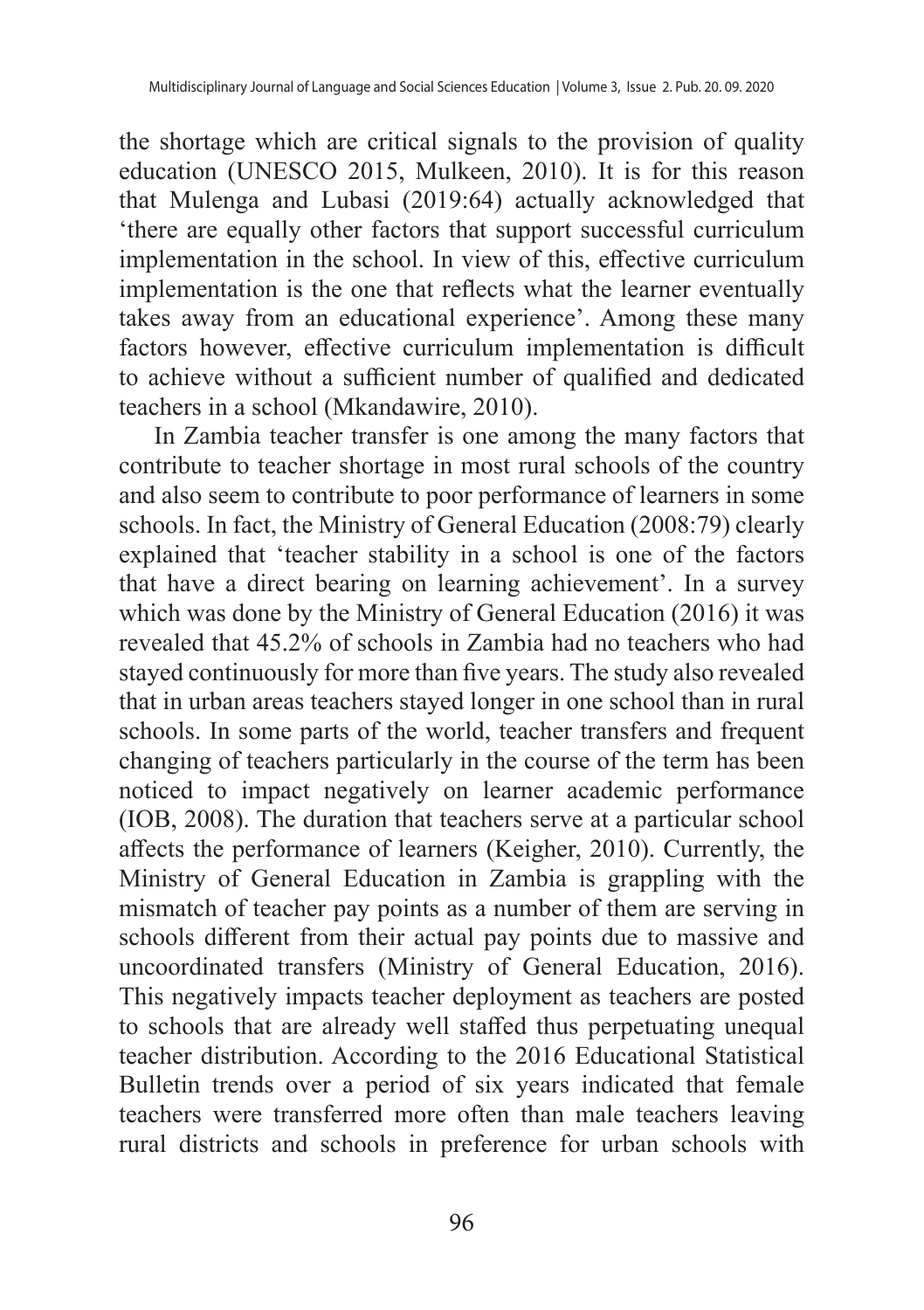reasons that such teachers either followed their spouses or moved on medical grounds (MoGE, 2016). In Chama district, the scenario has continued to worsen because even their male counterparts do not serve many years at a particular school (DEBS office, 2019). Despite some efforts by government such as the provision of ruralremote hardship allowance, timely confirmation and upgrading of some primary schools, rural districts have continued to experience massive exodus of teachers to urban districts (The Auditor General, 2016). Much as teachers are perceived to be very essential in the provision of formal education as evidenced by various literature, to the best knowledge of the researchers, very little or no specific studies have seriously been undertaken in most rural schools in Zambia particularly in Chama district to establish the actual causes of massive transfers and the effects this may have on learner academic performance. It is from this background that this study was aimed at establishing the actual causes of teacher transfers and its effects on learner academic performance in selected primary schools in Chama district of Muchinga province in Zambia. Thus the objectives that guided this study were to;

- i. establish the main causes of teacher transfers from Chama district?
- ii. analyse how learner academic performance get affected by teacher transfer in Chama district?
- iii. suggest measures that can be put in place to minimize and regulate teacher transfers in Chama district?

This study is likely to be significant to the Ministry of General Education (MoGE) in Chama district and to MoGE provincial office of Muchinga province because it provides primary data on the causes of massive teacher transfers. The understanding of such causes may help the Ministry of General Education to find ways of easing some of the challenges rural teachers face and most likely reduce the transfers. Although different studies, and general surveys have been done in other parts of the country, this study is likely to be significantin many ways. Firstly, it is assumed that the findings of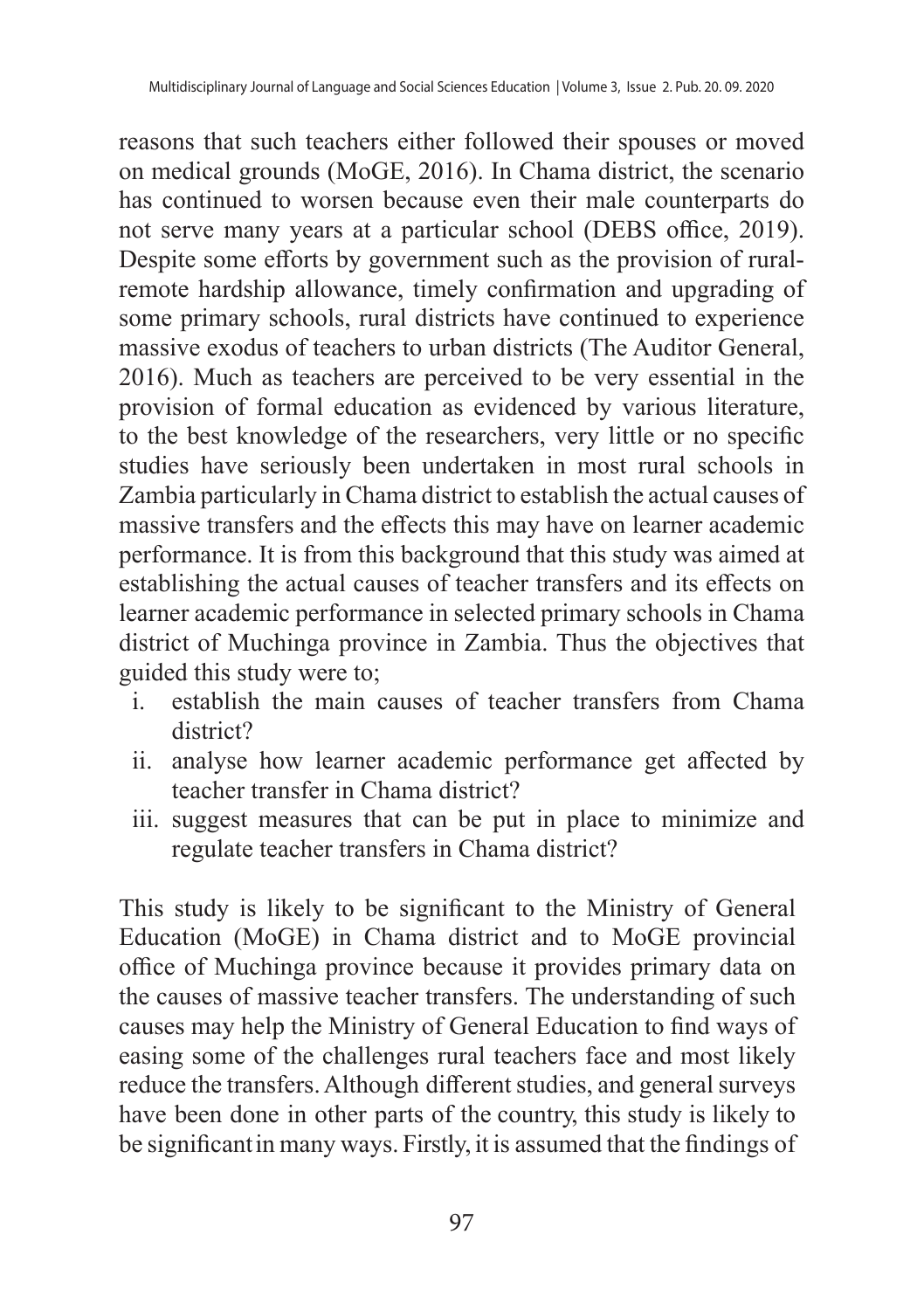this study may inform stakeholders such as the directorate of Human Resource in the Ministry of General Education, District Education officers and Head teachers to employ strategies and deliberate policies in the education sector that may help improve teacher stability and retention in schools in an effort to improve academic performance. The research may also help MoGE to review teacher deployment procedures in an attempt to ensuring that all schools are well staffed in order to improve academic performance for learners. Furthermore, it may assist in strengthening adherence to transfer guidelines by all concerned stakeholders. Additionally, the findings of this study may also add to the body of existing knowledge and literature on teacher transfers in relation to rural schools. This study may further strengthen debate among researchers, scholars and education practitioners in the area of teacher transfers in relation to academic performance of learners.

## **2. Theoretical Framework**

This study was guided by the systems theory also referred to as the Input-Process-Output theory that was developed by Bertalanffy in the 1940s. According to Luhmann (1995), a school is a social system in which people, the environment, formal arrangements and the technical systems are constantly interacting. He posited that without inputs which include learners, teachers, teaching and learning resources and administrators, processes such as teaching and learning, and continuous professional development may not lead to expected outputs which include educated school leavers with desirable knowledge, skills, values and attitudes which are key to the development of their societies. Consistent adhearance to the established system by stakeholders lead to desirable results (Nkhata et al, 2019). Systems and subsystems are interrelated via the input and output of resources which are either the result or the precondition of ongoing system processes (Miller & Page, 2007). The school system though a complete system on its own, is a subsystem of the nation's educational system. As earlier mentioned in this whole process the teacher is key to the effective functioning of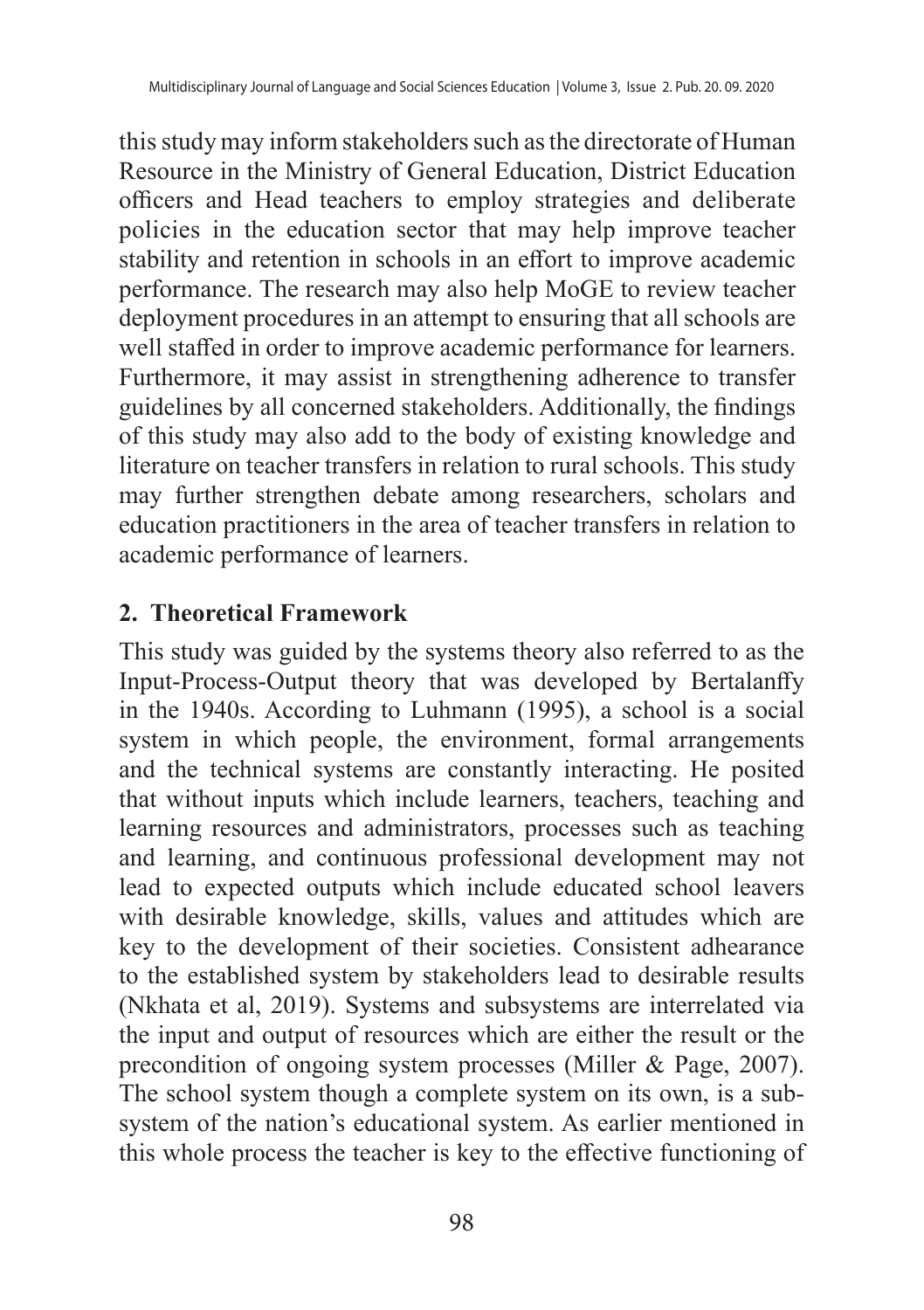the system. Thus, in this study researchers were of the view that if teachers are not in good supply then the education system is likely to fail in achieving its educational goals. It is for this very reason that teachers' leaving rural districts such as Chama district in large numbers raised a concern given that rural schools in Zambia already have many other social and economic challenges than urban schools.

#### **3. Brief Review of Related Literature**

#### *3.1. Teacher Transfer Perception in Zambia*

Teacher transfer and attrition in Zambia is a major concern of the Ministry of General Education (MoGE) including other stake holders. According to MoGE (2016), the number of teachers transferred from one school to the other is quite high. Teacher transfers especially from rural areas to urban schools have attracted the Ministry of General Education and government's attention despite having some guidelines in place. This was also observed by IOB (2008) who stated that the availability of appropriately qualified teachers has an effect on performance of learners and ultimately the education system as a whole. From 2010 onwards all the statistics about numbers of teachers in basic schools continue to show that the majority were based in urbanized areas. Teacher shortages in rural schools throughout the country continued to be a challenge (Report of the Auditor General (2016: 8). In the 2016 Auditor General's report, it was also mentioned that the presence of untrained teachers still exists in rural parts of Zambia as a result of staff shortage emanating from teacher transfers. However, the report did not go further to reveal the causes and their effects on learner performance.

Some surveys have tried to give a general picture as to which factors may push teachers to change work places in Zambia, these include: location of schools, deployment procedures, poor transport and communication, lack of decent housing, marital status, medical grounds, lack of motivation and promotion among other factors (IOB, 2008). Most schools especially those in rural/remote catchment are hit with shortage of teachers (MoGE, 2016). According to MESVTEE (2013: 85) the survey pointed out that out of the sampled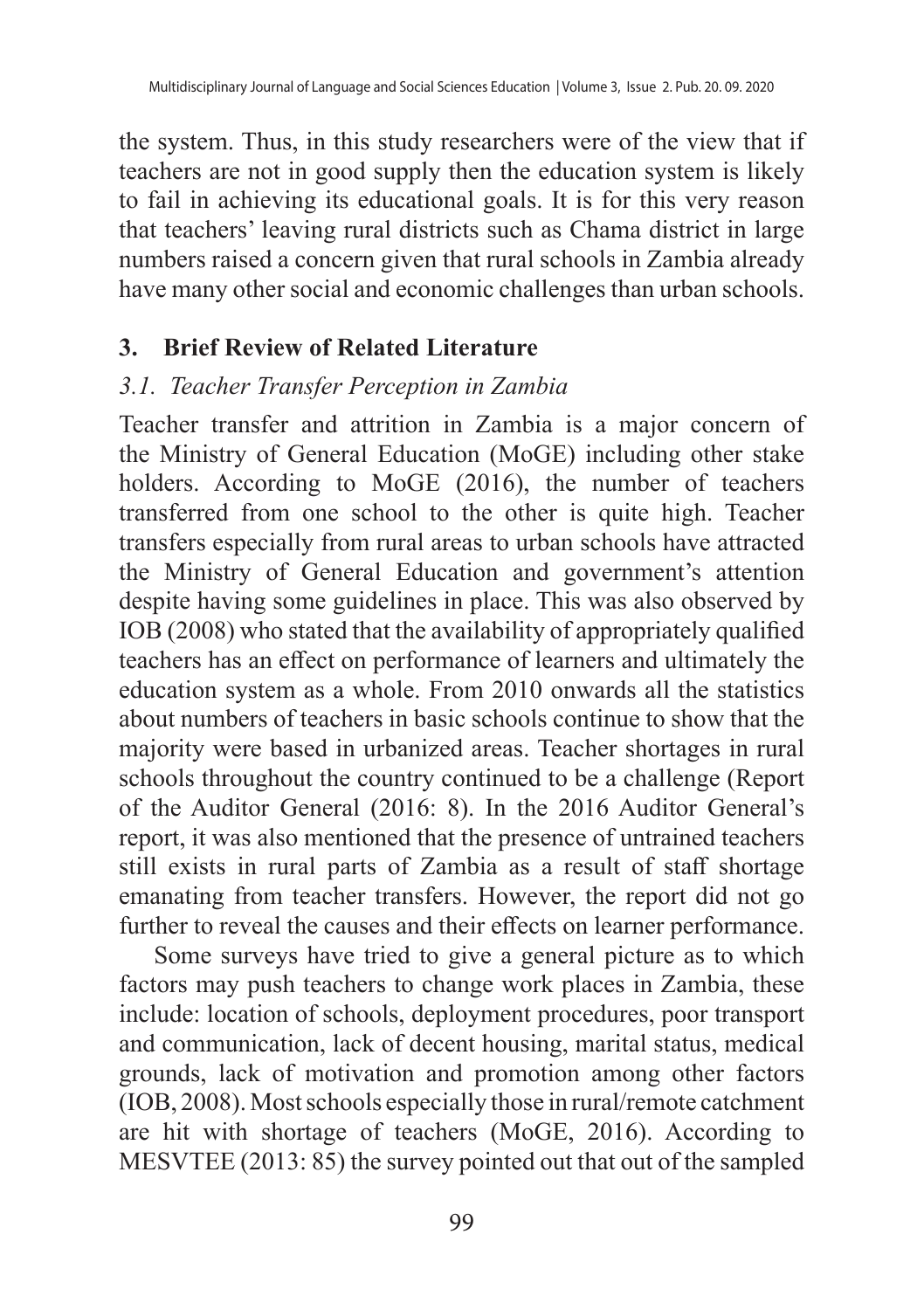230 schools 56.5% teacher transfers were in rural areas while 43.5% were related to urban areas. The implication here is that the majority of schools with shortage of teachers arising from transfers are in rural areas. Provinces with rural districts such as Muchinga, Eastern, Northern and Luapula had high pupil-teacher ratio at grade one to seven (1-7) levels while Lusaka, Central and Copperbelt provinces had low pupil-teacher ratio. For the sake of this research Muchinga province is cited as an example. The high pupil-teacher ratio was attributed to the high level of teacher transfers in the primary sector (Ministry of Education, 2008).

Additionally, in a survey that was conducted by the Auditor General' Office (2016) pointed out the following deficiencies in teacher deployment:

- a. Distorted and unreliable vacancy data
- b. Establishments that were not consistent with the demands of schools
- c. Mismatch in pay points
- d. Noncompliance to teacher transfer procedures

These and other aspects of teacher deployment were cited to have negatively contributed to massive teacher transfers. Although some of these aspects are known from a general perspective, no studies seem to have been done to link them to leaner performance. However, scholars, researchers and education practitioners have had insights on this matter.

# *3.2. Effects of Teacher Transfers on Learner Academic Performance*

Good academic performance is one of the salient goals for any education system. According to Ingersoll (2001), a teacher is one of the most important inputs into the teaching and learning process. Thus poorly planned and uncoordinated teacher transfers are likely to affect learner performance in many ways including: increased workload, high teacher-pupil ratio and low contact time (Onsomu, 2014). These and other factors may result in poor academic performance of learners when a teacher is transferred from a school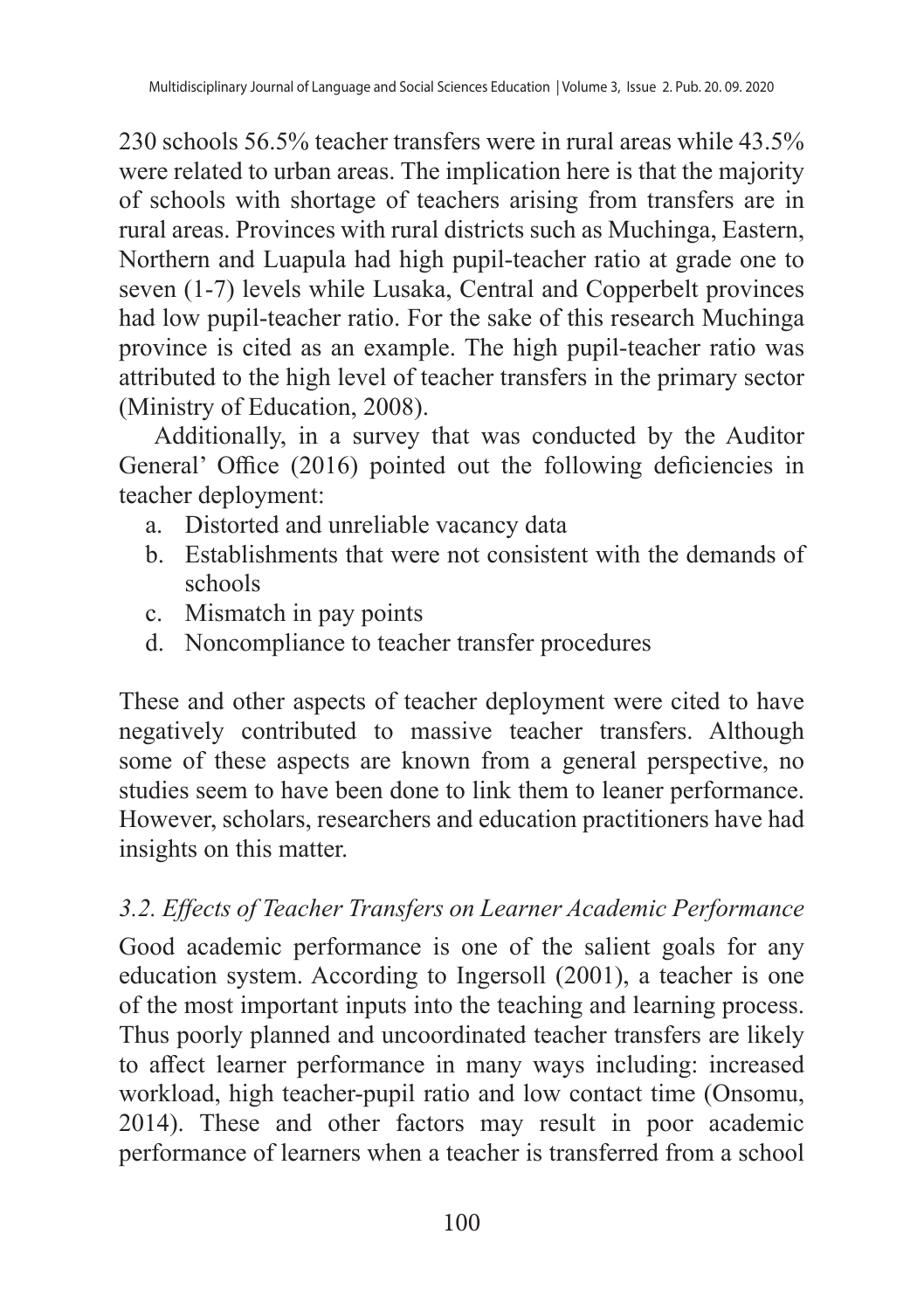to another school or district or even province while no replacement is done thereby reducing the teaching force. Keigher (2010) opined that schools that are understaffed resort to multi-grade system of teaching leading to reduced teaching and learning sessions, hence high teacher-pupil ratio, low contact time for learning and increased teacher workload. The impact of class size on cognitive achievement has been researched and debated for many years but has been inconclusive. UNESCO (2015) stated that lower teacher-pupil ratio allows for more effective communication between the teacher and the learner. Brown et al (2015) also opined that even with modern methodologies, studies have generally demonstrated a significant correlation between the influence of teacher-pupil ratio and class size on learner performance in an array of educational settings. In the view of this fact, it could be said that teacher-pupil ratio is one of the important factors determining good academic performance of learners (Onsomu, 2014). Poor and insufficient syllabus coverage is another aspect that is affected by teacher transfers. According to Keigher (2010) frequent changing of teachers impacts negatively on syllabus completion. The situation is exacerbated when the transfers are instituted during the term and no immediate and appropriate replacement is done. But has there been any attempts made to correct this situation, especially in Zambia?

#### *3.3. Measures Aimed at Regulating and Reducing Teacher Transfers*

The problem of frequent teacher transfers has significantly contributed to the dwindling of education standards in rural schools (IOB, 2008). This is impacting negatively on the achievement of the Seventh National Development Plan goals and vision 2030. UNESCO (2015) posited that low literacy levels in rural areas are as a result of poor staffing levels emanating from transfers. The Ministry of General Education in Zambian has attempted to devise some measures aimed at regulating and minimizing teacher transfers from rural schools. These include; payment of hardship allowance, fast track promotion, bonding policy, fast track upgrading, and provision of housing and upgrading of primary schools into secondary schools among other interventions (The Auditor General's Report, 2016).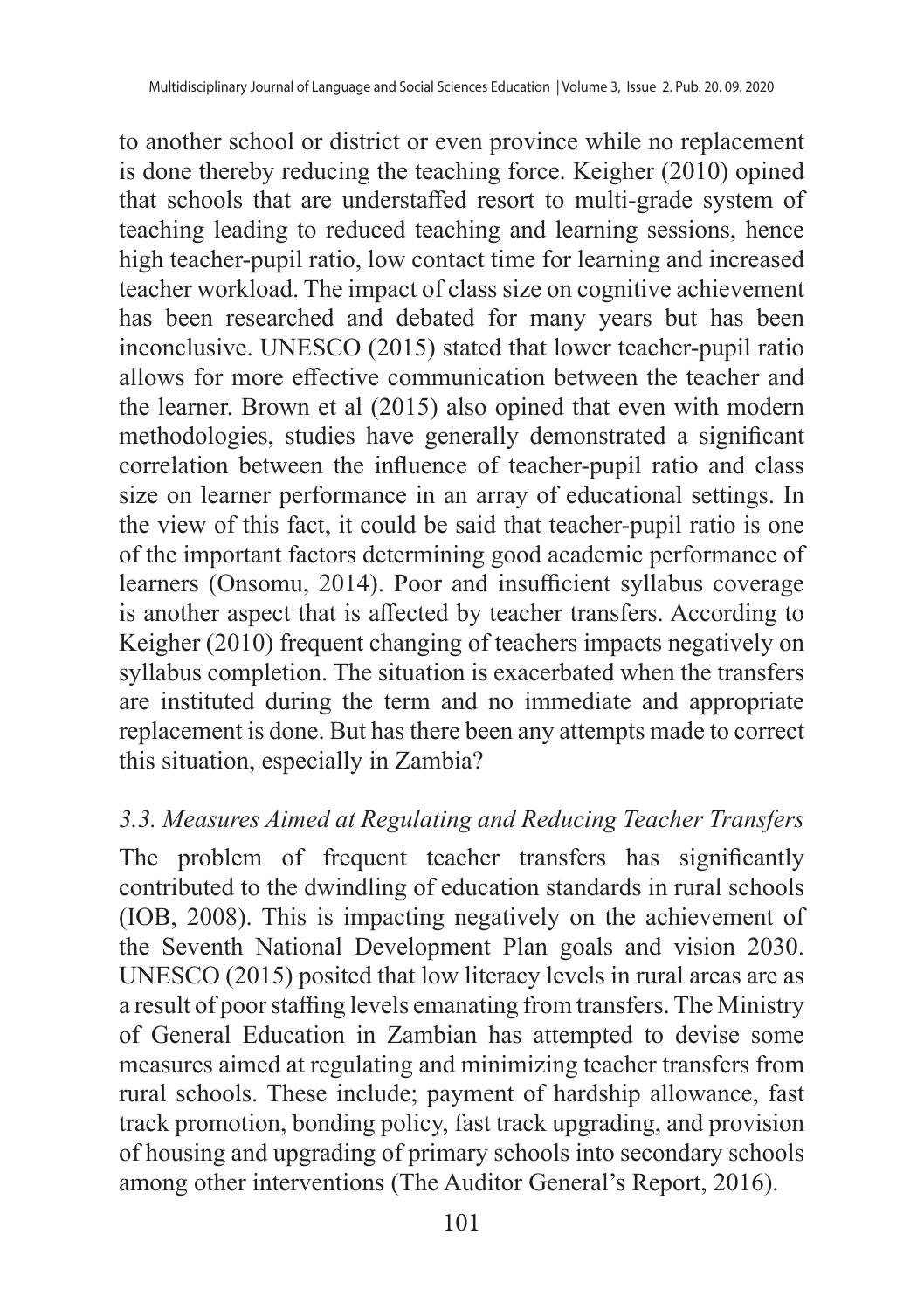For instance, payment of hardship allowance takes cognizance of the distance from the nearest district center to where the school is. The implication here is that those serving in rural parts of the country are paid more by 20% of their monthly basic salary. These are schools in the radius of 0 to 20 kilometers. Those serving in schools located 50 kilometers and more are paid remote allowance which is at 25% of their basic salary. Fast track promotion also aimed at attracting more teachers to work in rural parts of the country (Report of the Auditor General, 2016). But have all these interventions helped the situation? This study was envisaged to find out the causes of the massive exodus of teachers from rural schools of Chama district despite all these interventions that the Ministry of General Education has put in place so as to attract teachers remain in such schools.

#### **4. Methodology**

In order to paint a clear picture of the issues surrounding teacher massive transfers in Chama district, researchers of this study sort to give a detailed description of this phenomenon. Thus, a descriptive research design was employed as a method of understanding the problem in which researchers needed to unravel participants' views, opinions, attitudes and experiences. A descriptive research designs are useful as confirmed by Mwimba and Mulenga (2019) in the collection of data about people's attitudes, opinions and views. 25 schools were sampled from the district with the help of records from the district education offices. Using purposive sampling 6 teachers who had taught longer in each school were sampled giving the study 150 teachers. Each of the head teachers from the 25 schools were also part of the sampled participants.

Each of the teachers and head teachers were interviewed using a structured interview guide. With participants' permission, all interviews were recorded and notes taken at the same time. Teachers in each of the schools also took part in a focus group discussion. In this way, data collection was triangulated. For both head teachers and teachers, analyzed data was later checked by participants.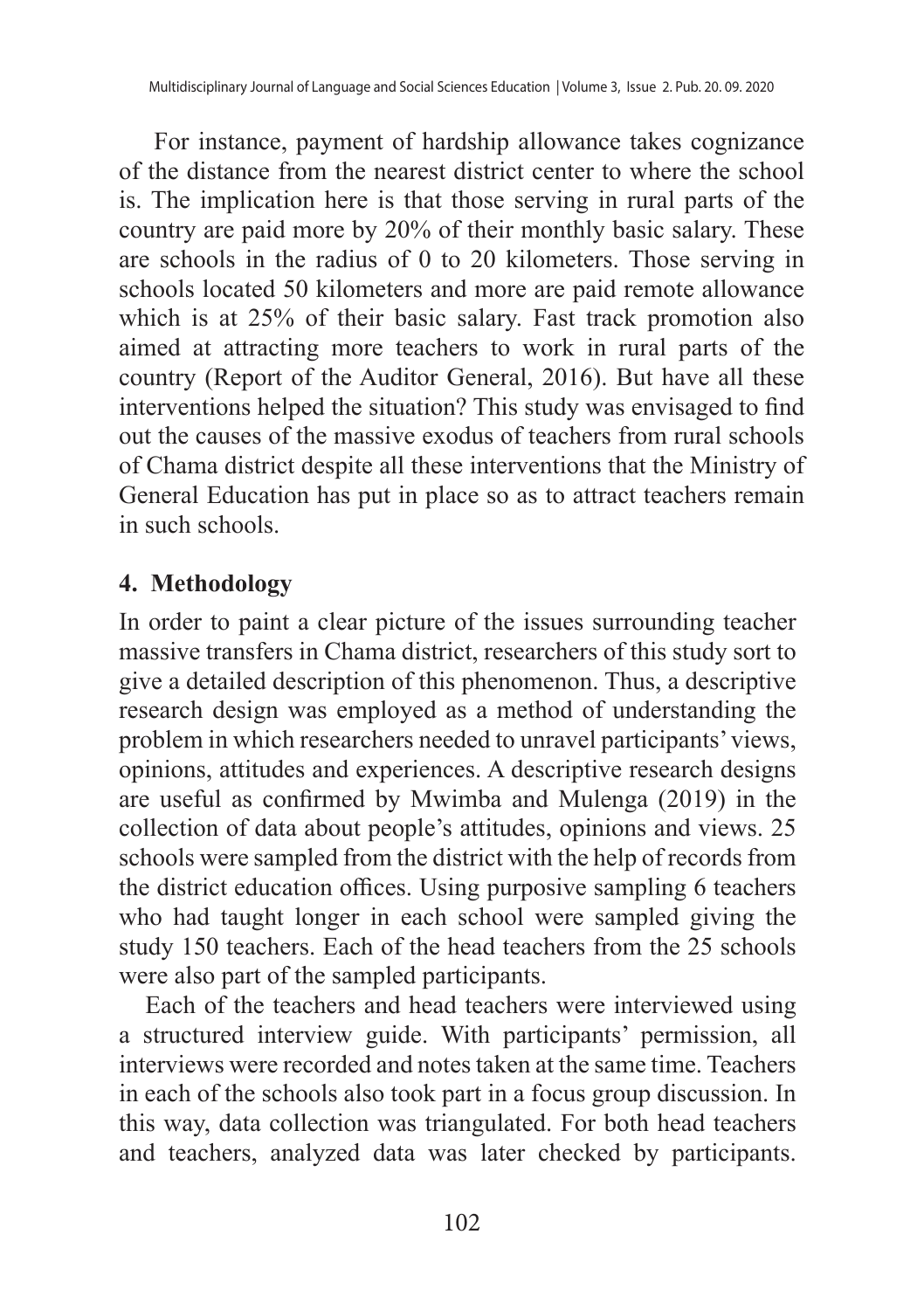Triangulation, recording of interviews and member checking of analyzed data was done so as to increase the trustworthiness of the research findings. Data analysis began on the first day that data collection commenced and continued thereafter. Since most of the data that was collected provided a description of the state of affairs about the causes of teacher transfers and their effects on learning thematic analysis was employed while descriptive statistics of frequencies and percentages were used to mostly analyzed data from documents, on causes of transfers, numbers of teachers who were transferred and those who were received in the district and on the districts' pass percentage averages.

#### **5. Findings and Discussion**

One of the objectives of this study was to establish the main causes of teacher transfers from Chama district rural schools to urban schools. Researchers asked head teachers and teachers to indicate some of the reasons why most teachers opted to leave rural schools in Chama district. Figure 1 shows the frequency distribution of the two groups of participants' responses.



*Figure 1: Frequency distribution of head teachers and teachers' responses on the causes of teacher's massive transfers.*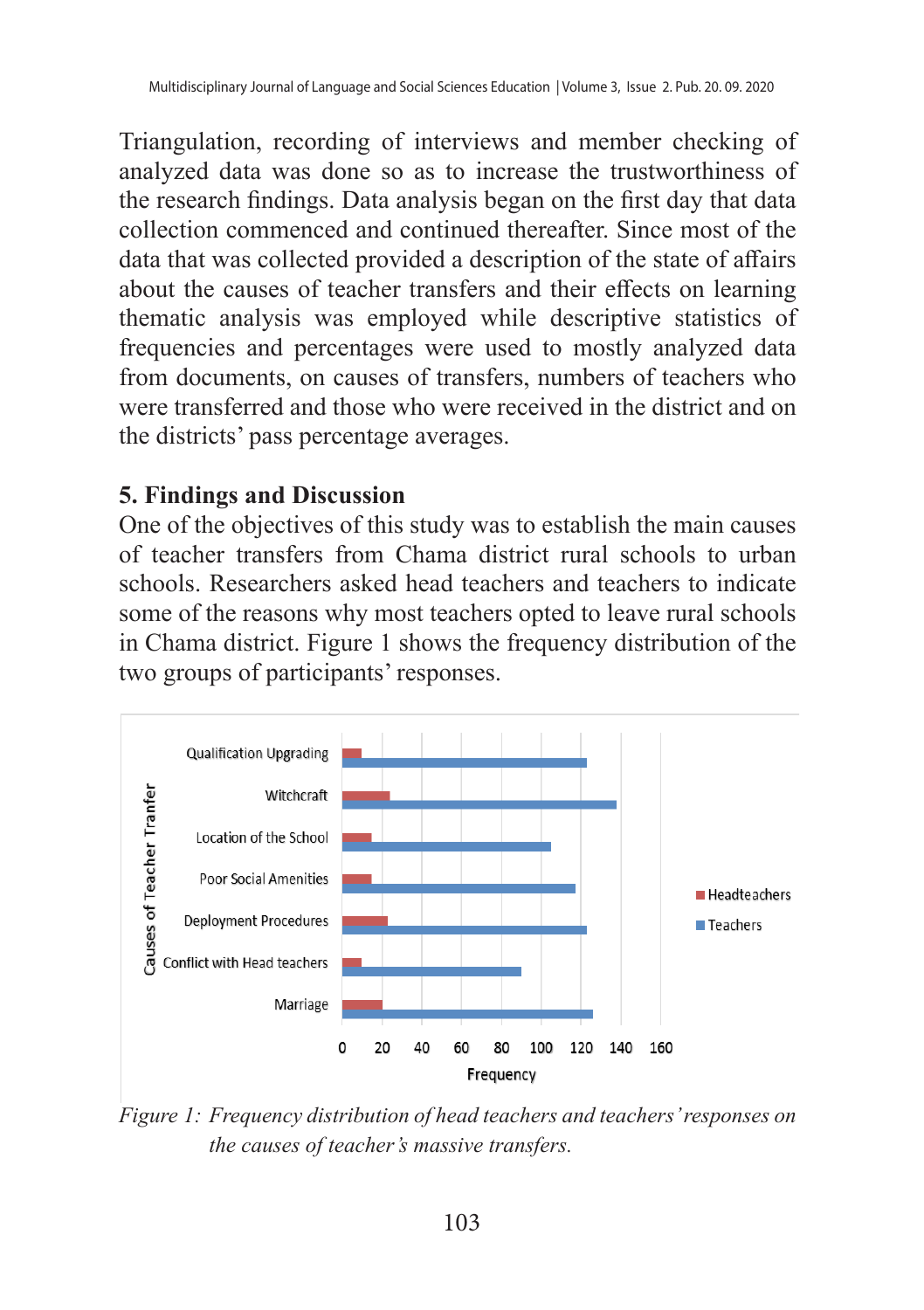From figure 1 it is clear that both head teachers and teachers highlighted seven main causes with witchcraft having the highest frequency, followed by marriage. According to teachers the least is conflict with head teachers while head teachers claim that the least was qualification upgrading and conflict with head teachers. It is interesting to note that both head teachers and teachers ranked conflict with head teachers as the least. This is a sign that this challenge can easily be revolved since it is not so prevalent. Most people in African countries, Zambia included reside in rural areas and thus the causes that this study has brought out is also a reflection of the quality of life in these places. Segun, and Olanrewaju, (2011:6) observed that;

Most Africans live in the rural areas; hence, achieving the internationally accepted goals of EFA and providing qualitative education to children who live in rural areas, must be paramount in the policy agenda of African governments. Looking closely on the condition of teachers and teaching in African countries, it is apparent that teachers' fundamental role is not always valued or prized. The worth of teachers is very low, due to poor recognition given to the teaching profession as explained by various demotivating factors. Teachers in many African countries are working in challenging conditions that are aggravated by poor remuneration; delay in payment of salaries, allowances and promotions; scarce teaching and learning resources; and disrespect from government, parents and the community at large.

As we mentioned in the introduction of this paper teachers are key to the effective implementation of a curriculum but if teachers will have to run away from rural schools due to the factors that this study has revealed then providing quality education to learners in these areas where most people actually live will be difficult. Moreover, as Segun and Olanrewaju (2011) have put it such conditions as the ones this study revealed actually demotivate teachers even if they opt to remain in rural areas and this is likely to negatively affect their teaching. Governments need to prioritize working conditions of teachers in rural areas if quality and equitable education is to be achieved. Let us now turn to each one of these causes and analyze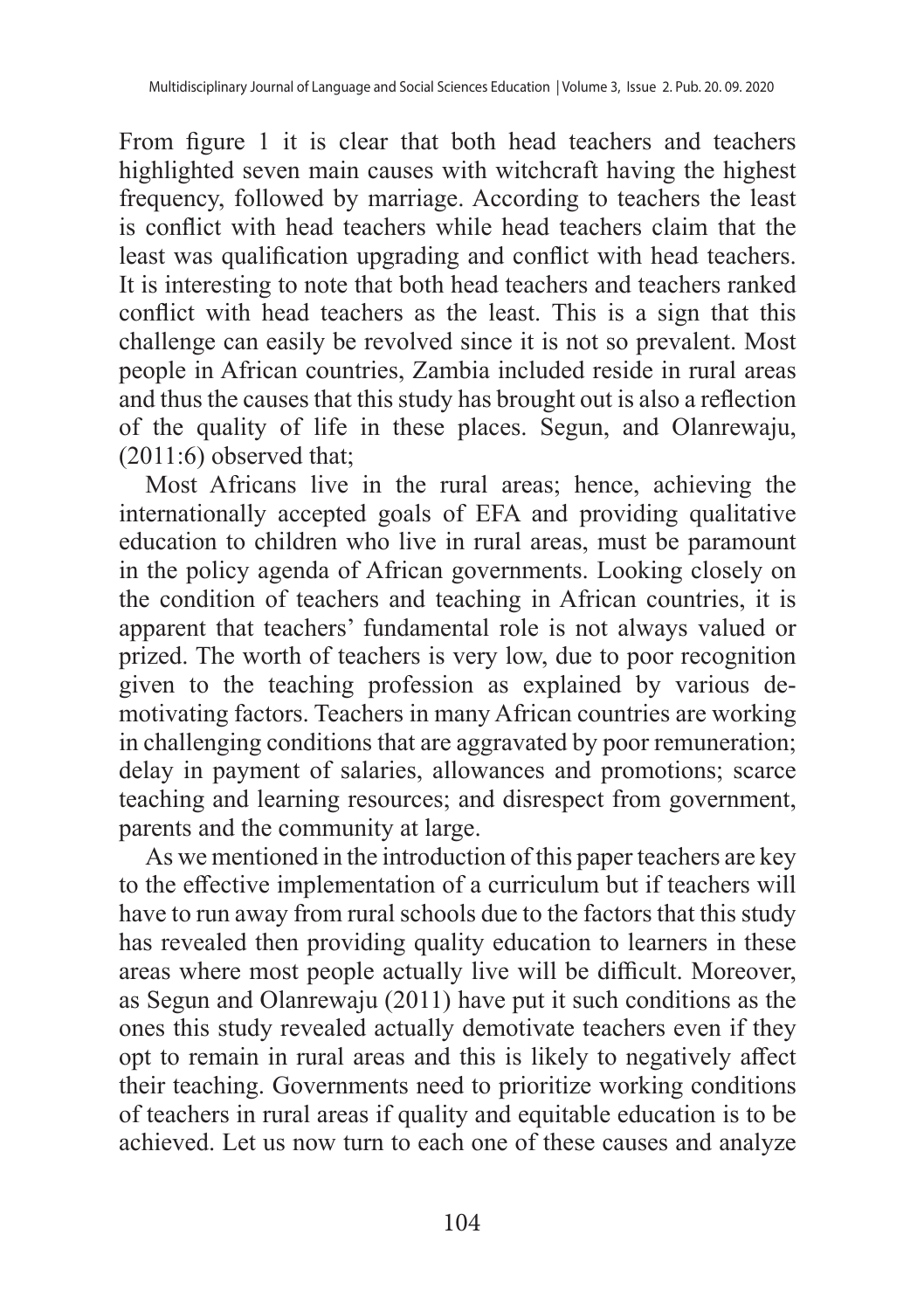the participants' views and experiences about them.

## **Marriage**

As indicated in figure 1, 20 out of 25 head teachers and 126 (84%) teachers cited marriage as one of the causes of teacher transfers since a teacher who has been separated from a spouse would seek for a transfer so as to join the partner. One head teacher actually observed that:

> *Soon after getting deployed most teachers, especially female teachers sent to schools far from the main district start to claim they are married to a Mr. X who works on the Copperbelt or Lusaka and that they would wish to join their spouse for fear of losing their marriage.*

Similar views were raised by most head teachers who participated in the study. A female teacher at one school had a similar view regarding the same although she brought in another dimension to marriage and this time it was not about a teacher who is already married but about those who are young and single. She explained that;

> *Unmarried female teachers serve a short period in rural schools for fear of getting married to local men in villages who are most likely to be of low socialeconomic status than theirs.*

Actually this view was supported by five other teachers from different schools. At one of the sampled schools, it was noted that from the time the school was established in 2001, only one female teacher had served at that particular school, for only one term. Additionally, a parent at one school stated that;

> *A teacher whose spouse is far from their duty station is likely to get a transfer to join the family within the shortest possible time and is prepared to use whatever means in an effort to move and stay with the family.*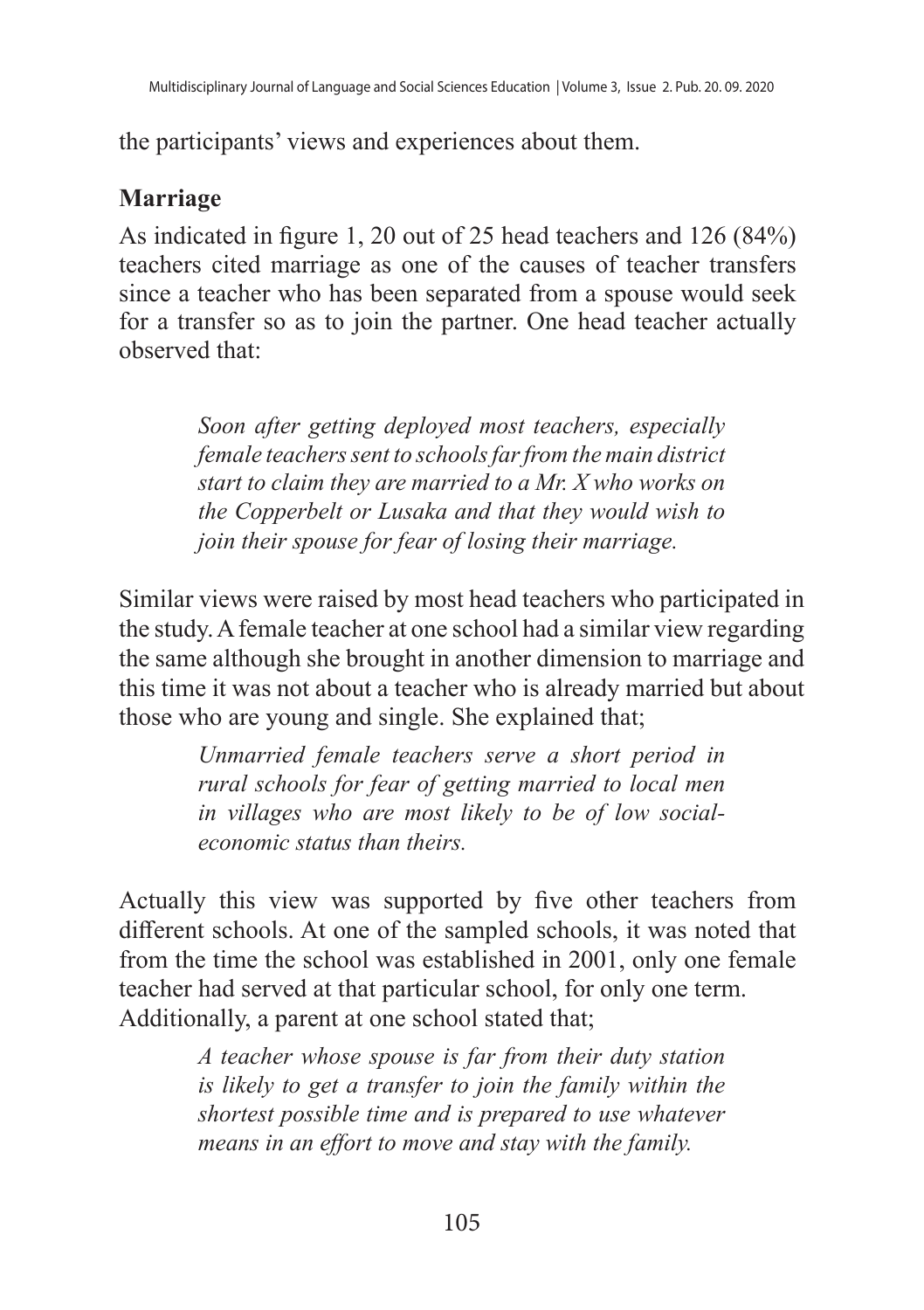Despite the researchers mentioning to participants during a focus group discussion that there were a number of female teachers in the district whose husbands were working outside the district, most participants insisted that there were few married female teachers who had accepted to work far from their spouses. The challenge of marriage as a cause for teachers, especially the female ones, leaving rural schools seems to be a very huge one for any administrator in the district to have a concrete solution to it. As researchers we say so because this issue is linked to the level of development in terms of social services that exist in most rural parts of Zambia. Like in most African counties rural areas in Africa lack basic services such as banks, good hospitals, good road network, recreation services, etc and thus most people tend to find good jobs in urban areas and this contributes to the separation of families (Segun & Olanrewaju, 2011). This is not an issue that can be solved by the education district office and not even the provincial offices since it is an enormous national developmental challenge.

## **Conflict with Administrators**

Conflict among teachers, between teachers and administrators and indeed between teachers and the community was cited to be one of the causes of teacher transfers. 60% of the teachers and 10 of the head teachers cited conflict as one of the causes of teacher transfer from Chama district. During a focus group discussion, one teacher noted that;

> *Some head teachers have no time to listen to concerns and problems of their members of staff all they are interested in is seeing teachers work even when they have serious issues to sort out at home.*

#### Another teacher mentioned that;

*Some head teachers have very old and out dated leadership styles. They would want to use intimidation, divide and rule to run the school. But today we talk*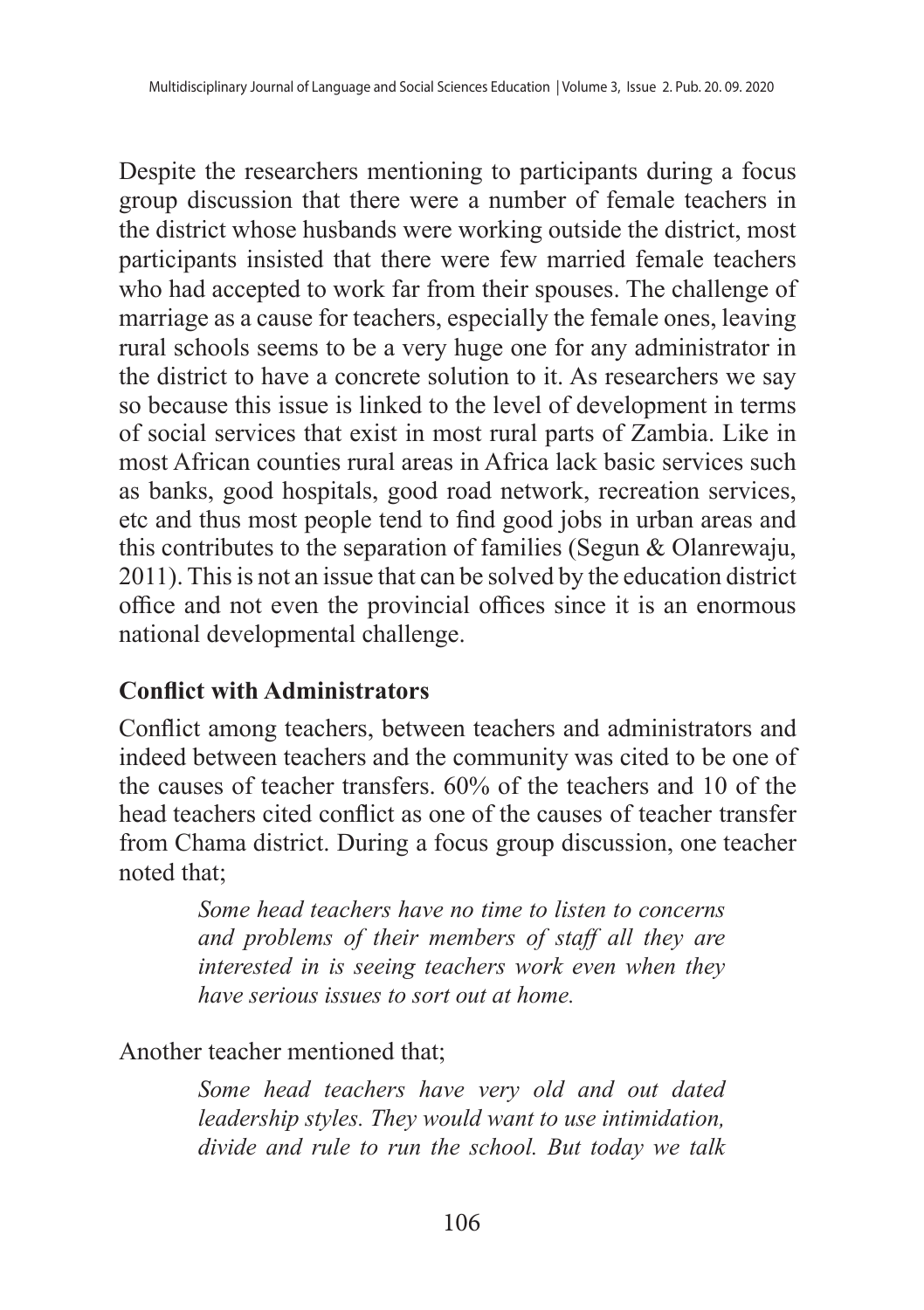*of collaborative and participatory leadership and management which involves taking every member of staff alone as one leads the others. I do not mean that head teachers should not take decisions but he or she should listen and consider the views of every teacher in the school before decisions which affect everyone are taken. We have dictators for head teachers in these schools. Mutual respect is very important in every work environment. I find that missing in most of our schools.*

The issue of poor leadership style was also cited in three teacher's focus group discussions. A head teacher at one school also mentioned that;

> *Our teachers work in very difficult and harsh conditions in these schools, thus as a head teacher needs a lot of empath, understanding and consideration when dealing with teacher challenges. But some of the head teachers would want to implement policy as if they are in town where we have all the facilities. Most teachers here are frustrated and are on the edge. These are some of the sources of conflicts which send away teachers from rural schools.*

This view was shared by four other head teachers who cited teachers lack of motivation as the source of conflict when dealing with their supervisors. The issue of conflict was also closely linked to systems failures and administrative bottlenecks which in this study we refer to as deployment procedures.

## **Deployment Procedures**

Procedures during deployment were considered to necessitate teacher transfers. Figure 1 shows that 82% of teachers and 23 of out 25 of the head teachers attributed teacher transfers to deployment procedures. They mentioned that schools that are alreadywellstaffed receive a fair number of new teachers during every deployment.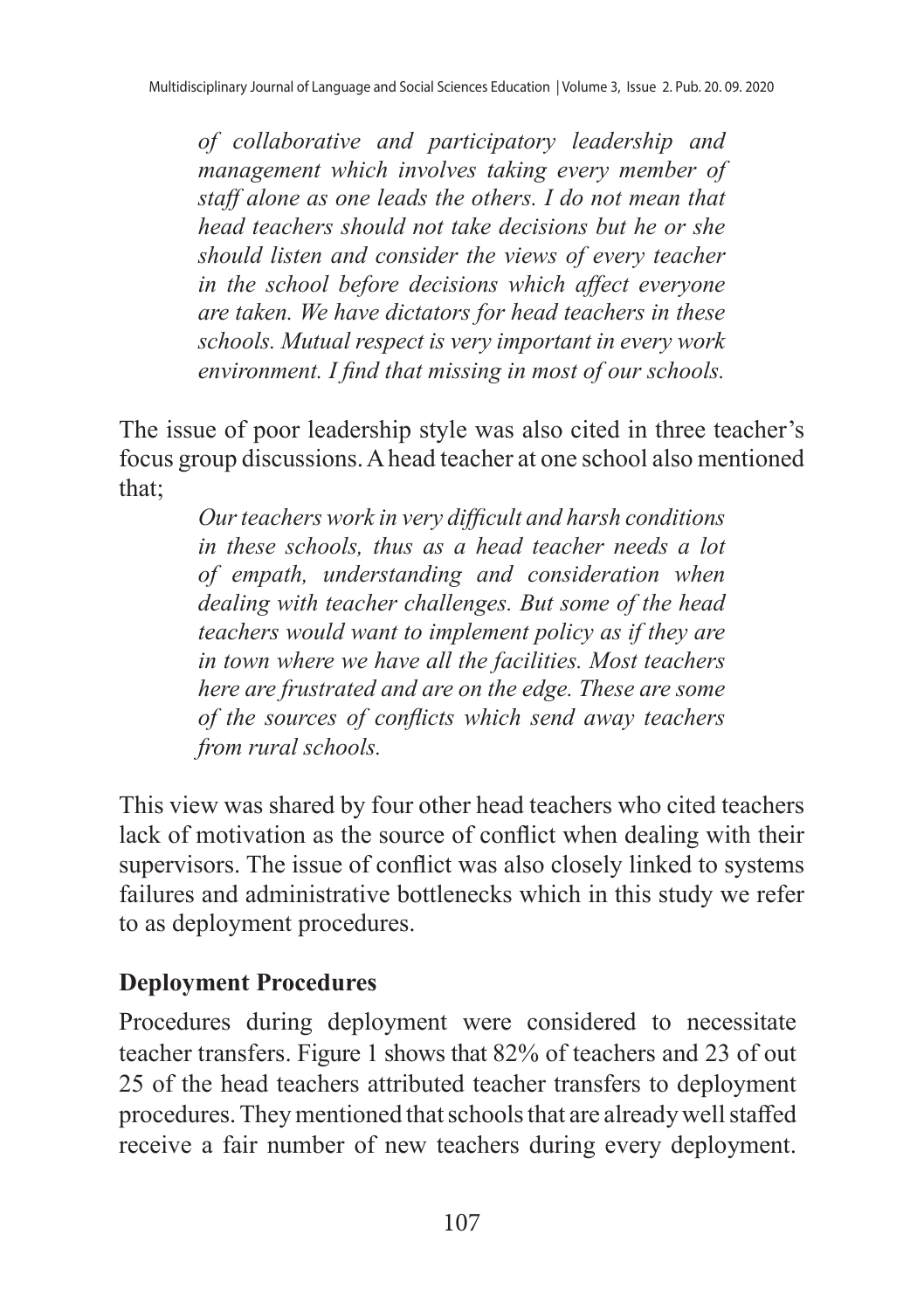#### One teacher observed that;

*Schools in township though experience frequent teacher transfers, are at least well-staffed. This is because during every deployment, teachers are sent to these schools in the name of medical attention, being married to some staff in other government departments within township and of course directives from higher authorities influence that. While us here remain teaching large classes as if the country does not have other teachers. This discourages us a lot.*

In another separate focus group discussion, teachers explained that the majority of female teachers were in township schools thereby depriving rural schools of teaching staff. This was also supported by head teachers. In an interview with one head teacher when the same question was asked he explained that;

> *Although schools where staff vacancies exist are identified before recruitment, during deployment however more than 50% of the teachers deployed are not sent to their actual duty stations. Instead, they are redirected to other schools especially those near towns. The payroll system is distorted as data regarding vacancies in schools is unreliable.*

Additionally, a parent at one school in a focus group discussion presented similar views as she noted that;

> *Most teachers who come from other districts and provinces on first appointments just come to get employed. As soon as they start getting paid, such teachers process their transfers so that they get back to join their families and relatives in other districts and provinces. Just in grade two, my daughter has been handled by more than five different teachers and yet the school has not affected the aspect of teacher subject*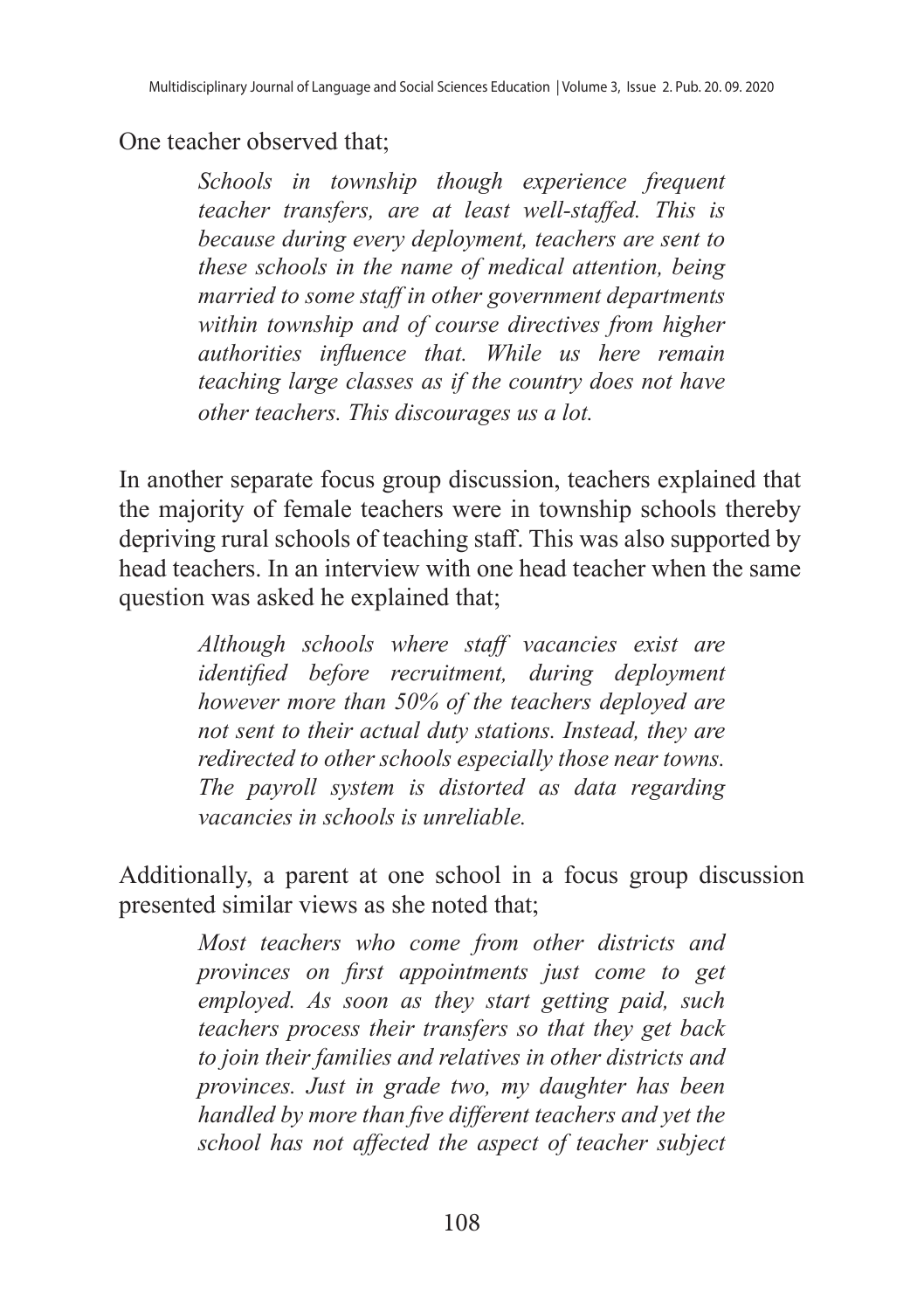#### *specialization.*

Aspects of frequent changing of teachers came out strongly during interviews with most school head teachers as well. As much as changing of teachers who are not teaching well may have a positive effect on learner academic performance, it also impacts negatively on learner achievement if it is not done with caution. A situation where learners in one grade are actually taught by more than three teachers before the end of an academic year is very worrying especially for primary school learners.

## **Poor Social Amenities and Location of the School**

As we have earlier mentioned, most rural schools in Zambia especially those in Chama districts are located in places where there are no social amenities such as banks, shopping centers, hospitals, recreation facilities and others. More than 68% of teachers as indicated in figure 1 attributed teacher transfers to lack of social amenities and remote location of the school. Most of the teachers especially those employed by the Ministry of General Education are quite young and starting work comes with a lot of future plans and aspirations. Thus most of them shun rural schools and actually leave in very short periods from the time of deployments. One head teacher actually mentioned that:

> *A number of my teachers especially those who are young leave the school the same day we close to go to town and only appear back on the day of opening. Within a short time, you find that they have organized a transfer to an urban school. They flock to town schools because they cannot live in places such as these ones where they are no social facilities.*

This view was also mentioned by a number of parents who thought that the remoteness and lack of facilities in their schools disadvantage them and their children from retaining teachers. One teacher also mentioned that:

> *I know of a lot of teachers who have opted to leave schools in this area on medical grounds so that they*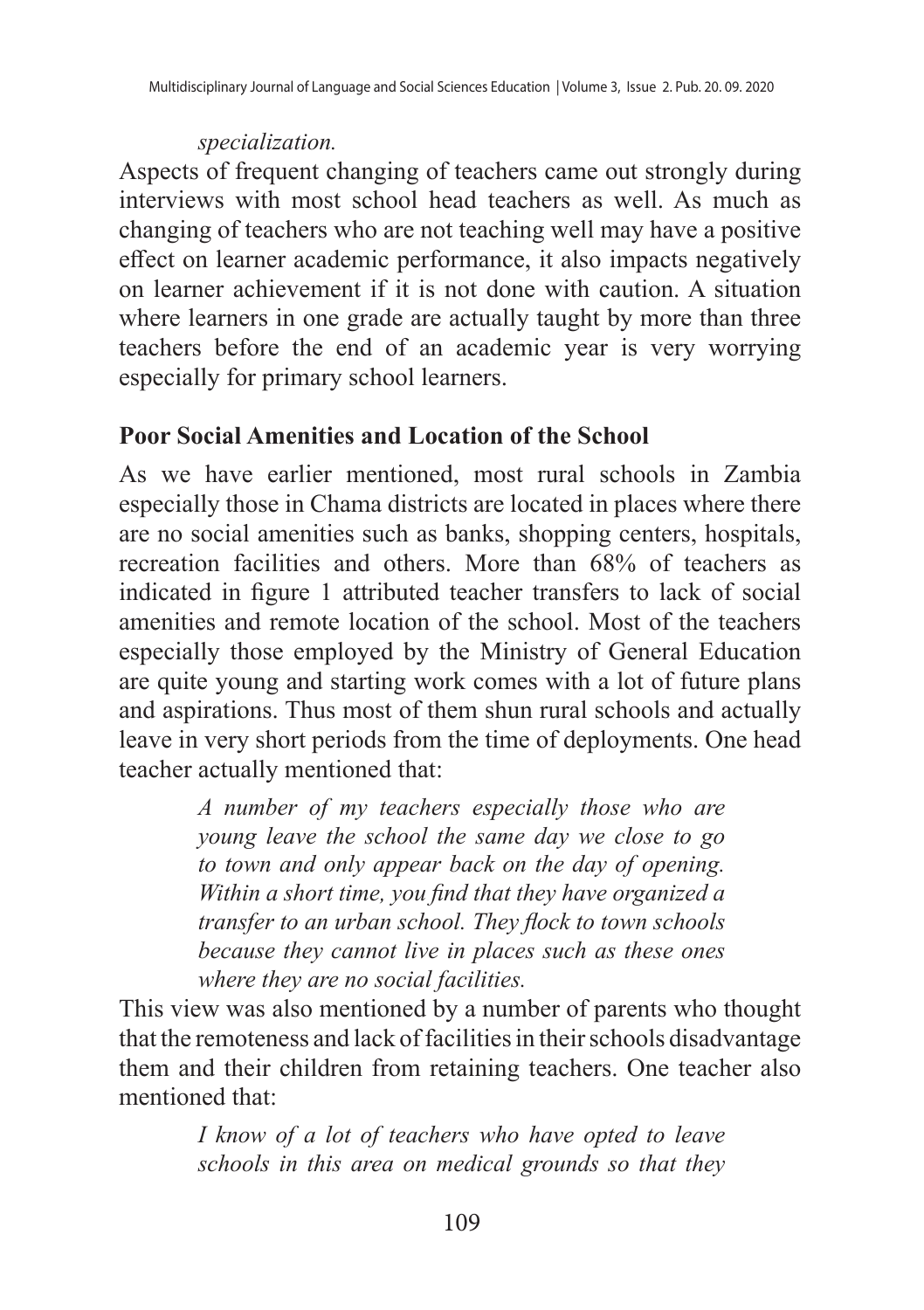*go to places where there are good medical facilities. In this area we only have a clinic with a nurse which is 20 kilometers away. Moreover, those of us who have remained here is because we are involved in a number of money making activities such as farming and running of small shops. Thus we spend some of the teaching time going to town and buy our stocks.*

Other teacher who was actually support by others in a focus group discussion mentioned that:

> *Because of the remoteness of our school, education authorities such as Education Standards Officers, the District Education Board Secretary and those from the province offices rarely visit our schools. We know about changes in the education system many months after everyone else is already implementing such changes. We feel neglected and abandoned. We occasionally attend workshops and colleagues from town schools seem more informed than us.*

Unresolved conflicts in schools, poor deployment procedures, poor social amenities and location of schools seem be pointing to one thing about teachers' state in rural areas in Chama district. Researchers in this study came to a conclusion that this should have affected the morale, passion and zeal of teachers to dedicate their competencies to their profession. This situation resonated with what Segun and Olanrewaju (2011:70) observed that:

> *System failures also undermine teachers' morale and damage the teaching and learning process. Teachers in rural schools often feel neglected by the authorities and perceive that they are treated unfairly regarding access to promotion, transfers and other benefits.*

Other scholars have actually cited unfavorable working and living conditions in rural schools in Africa as real challenges. For instance,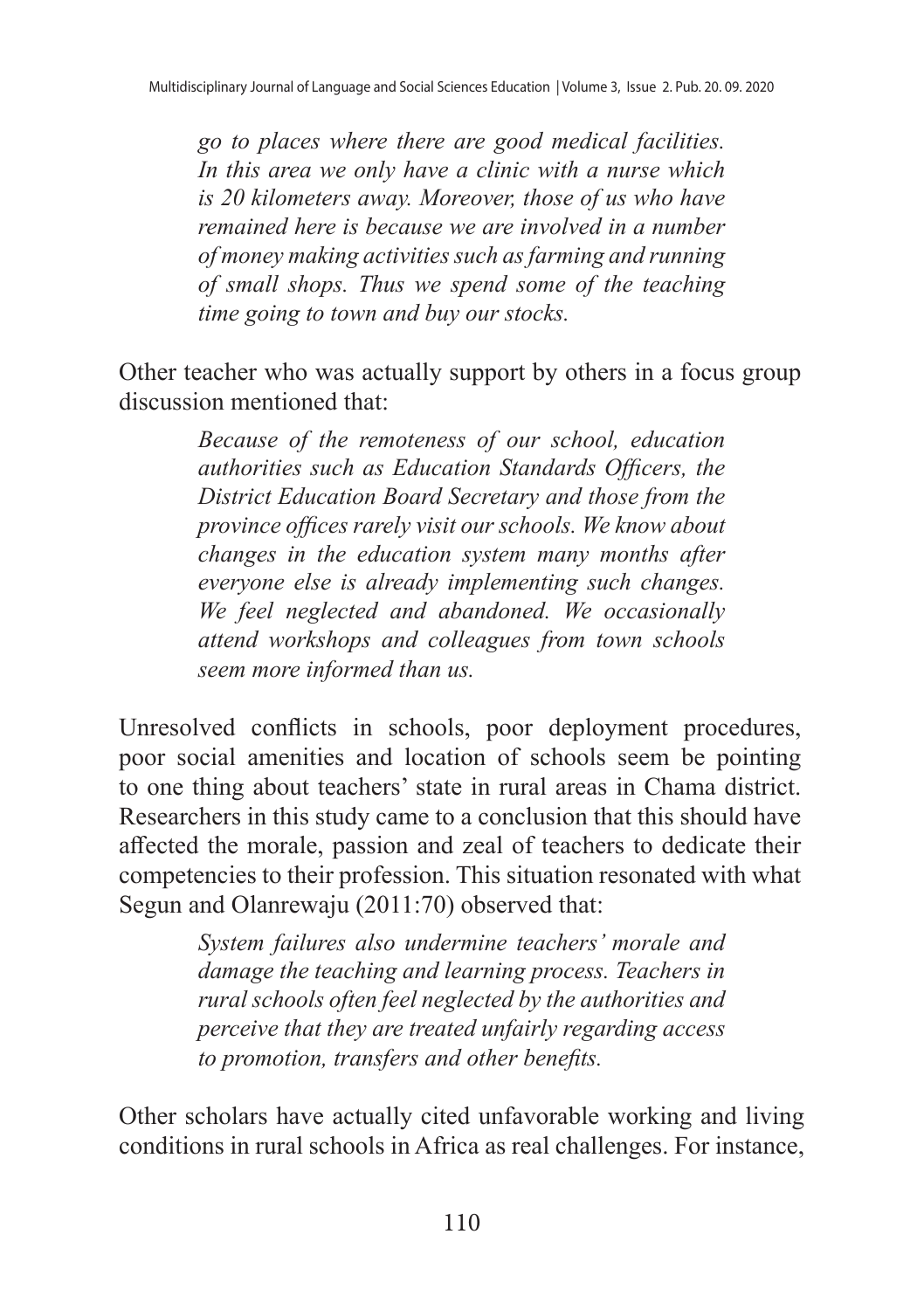Chakanika, Sichula, Sumbwa and Nduna (2012:11) clearly stated that:

> *Most of these teachers feel isolated and lonely. For instance, they are rarely visited by their supervisors from the education district and provincial offices. These teachers are made to think that their superiors have little concern for their welfare or the state of education in such locations and places.*

Although some of these studies were done as far back as 2012 as is the case of Chakanika et al. (2012), the situation has not changed any bit as our study findings are revealing. Such continued situations in Chama have been pushing teachers to think of leaving their schools for urban ones.

## **Witchcraft**

Interestingly, fear of witchcraft had the highest percentage as a cause for teachers leaving rural schools of Chama district. 138 which is 92% of teachers and 24 out of 25 head teachers cited witchcraft and superstition as one of the causes of teacher transfers from rural schools in Chama district. Scholars such as Chakanika *et al.* (2012), have cited it as one of the challenges facing teachers in rural schools. A teacher observed that;

> *There is massive witchcraft practicing in villages and teachers are victims. For example, when you discipline a child in school in form of punishment, be prepared to spend a sleepless night. Sometimes we are even warned verbally by parents that we should not make life difficult for their children or else they will visit us.*

#### Another teacher complained that;

*Some witches and wizards use magic to make love with female teachers at night. As for male teachers, they are made to work in the field in the night and consequently feel tired to teach the following day. Single male teachers are invited to marry local girls and if they*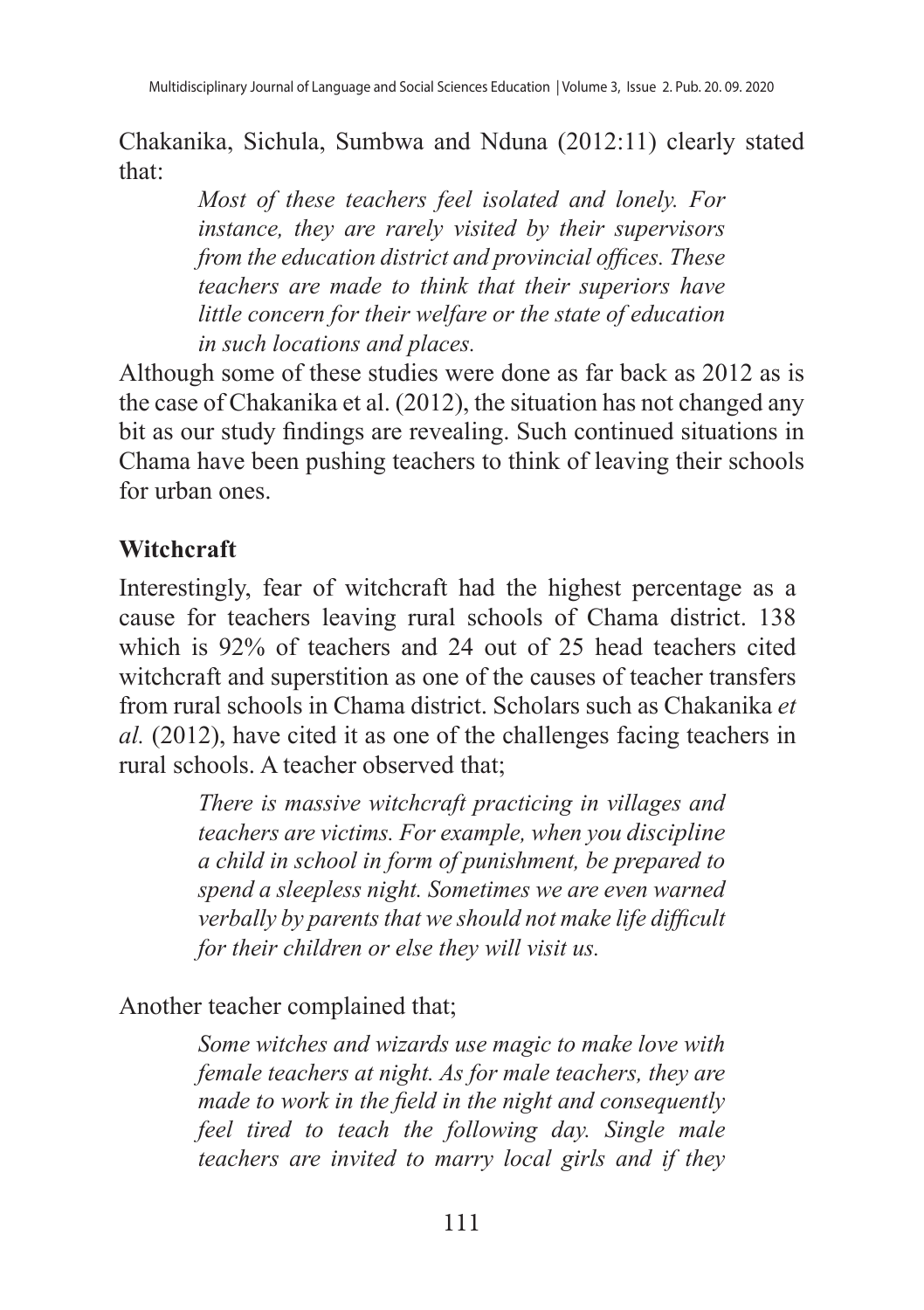*refuse that will be the beginning of trouble with the villagers. It is scarily in these rural schools.*

A head teacher also mentioned that*;*

*Black magic is real in these villages where schools are located and to some extent even among teachers. At my school a number of teachers have been transferred because of being terrorized at night. I know about quiet a good number of teachers that have shifted their families to the central district just to safeguard them from being tormented by evil powers. The teacher will remain in school and the family is at the boma.*

In an interview with parents almost all of them made similar remarks about how teachers leave their schools due to witchcraft. One parent explained that;

> *In the school where my children go we lose teachers almost every other year because they complain that they are troubled by witches and wizards at night. They also mention that people in the village do not understand that as teachers we come here for work, to teach their children and not to compete with them in their way of life.*

This situation is very unfortunate because not even the education administrators at district or provincial level have a solution to it.

# **Qualification Upgrading**

Most of the teachers in schools who have been having certificates and diplomas have been upgrading their qualifications mostly through distance education. Although the quality of the education that they get is something that needs investigation 82% of the teachers cited it as one of the causes of teacher transfer after one attains a higher qualification. One teacher explained that;

> *Most of our colleagues have moved to the secondary sector after graduating. There is too much work in*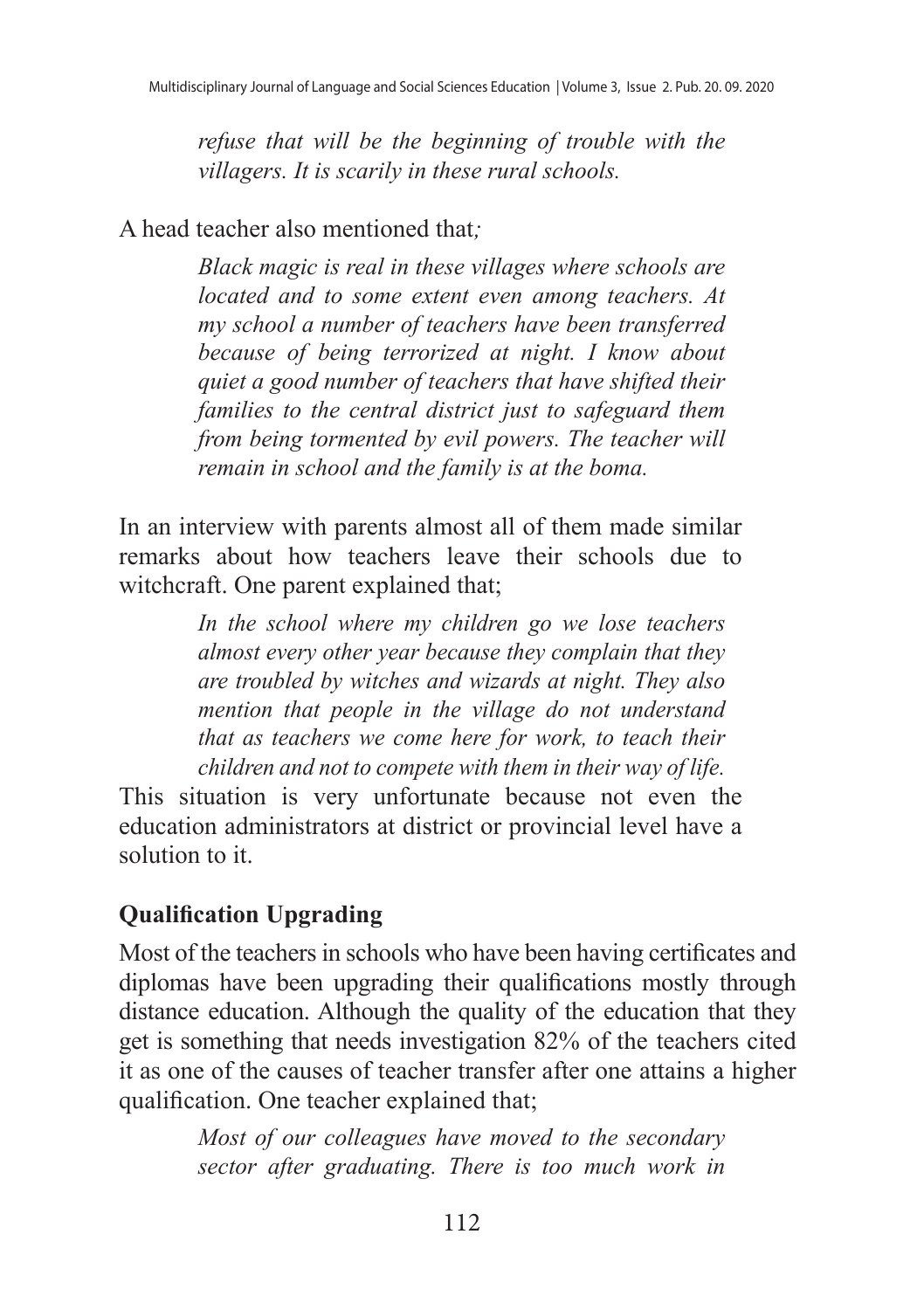*primary sector and yet conditions are not attractive; accommodation is poor, most classrooms are dilapidated, schools are in typical rural and remote areas, among other disadvantages. As soon as I complete my degree programme I shall not hesitate to push for a transfer to the secondary sector as well.*

Other teachers also pointed to the fact that upgrading one's qualification does not always grantee them a transfer so they explore other options. For instance, one teacher mentioned that;

> *One of the advantages of having a higher qualification especially a degree I am likely to be promoted to a higher position and thus leave this rural place. Alternatively, I can also be seconded to any education NGOs within the ministry and that we make me leave this school.*

Parents presented similar views and one of them lamented that;

*Most teacher are upgrading through distance learning so that they are transferred to secondary schools. I don't know why teachers are shunning the primary schools. Who is going to be teaching our children in primary schools? It's like they want to be enjoying electricity in secondary schools because at least a good number of secondary schools have power.*

From what the respondents were saying regarding upgrading of their qualifications the focus for most teachers in rural areas is not so much about enhancing their competencies to teach but to find a way of leaving rural schools using the newly acquired higher qualification. Segun and Olanrewaju (2011:96) observed that; in Zambia, for example, there was an annual output of 4,300 newly trained primary school teachers from the pre-service training, but annual losses of 1,100 primary teachers upgrading to secondary level. In Zambia it seems teachers are regarded as tools to be used only regardless of the conditions in which they work. We say so because other studies such as those by Musilekwa and Mulenga (2019), Mkandawire (2012), Mulenga and Mwanza (2019) have clearly shown that teachers in Zambia are sidelined even in matters of their very profession such as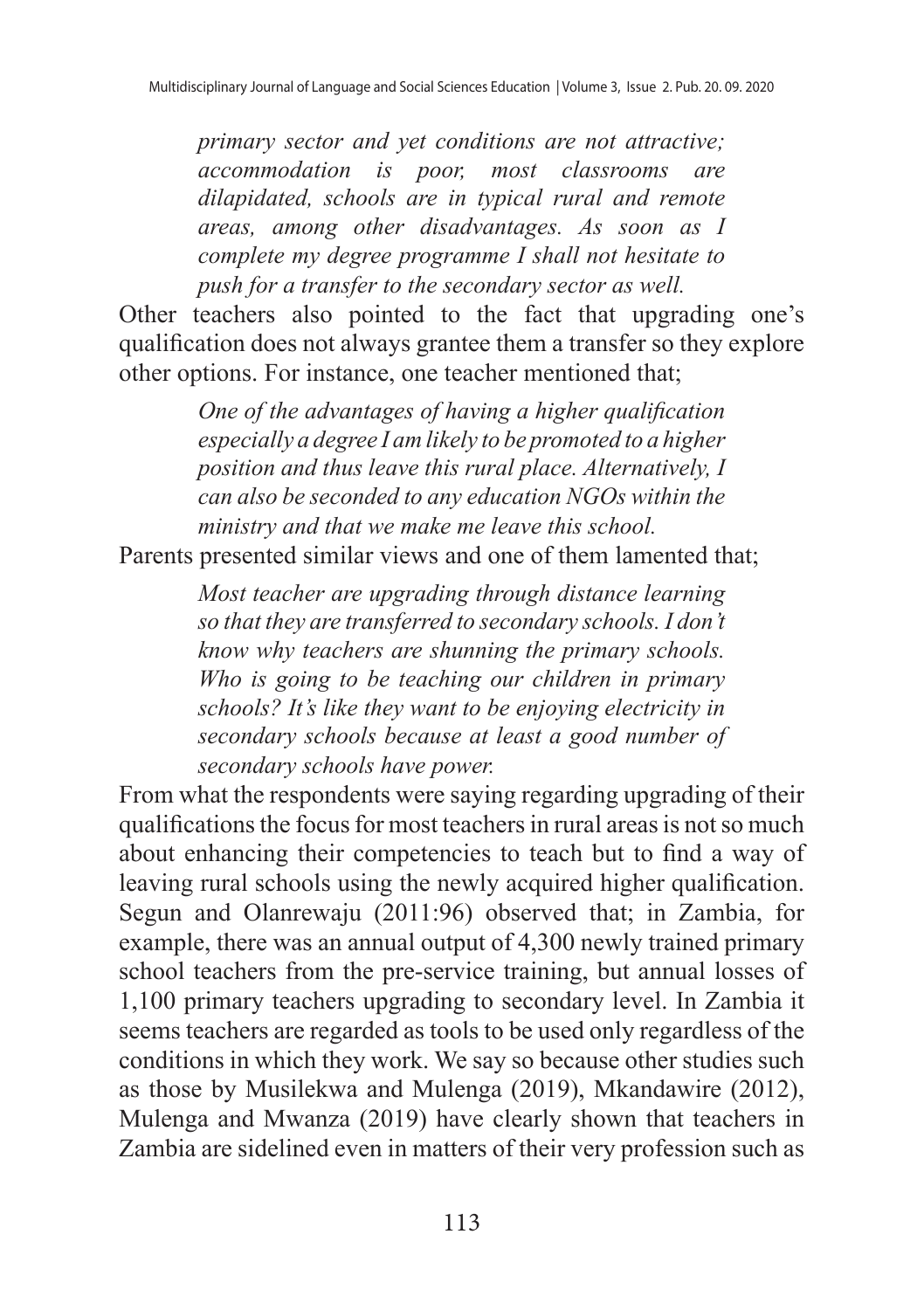development of learners' text books and in curriculum development respectively. As we mentioned in the proceeding sections of this paper all these causes of teacher transfers have some effect on the learner performance. In our study we concentrated on the narratives of what teachers, head teachers and parents gave regarding the effect teacher transfers had on learning.

#### **Effects ofTeacher Transfers on Learners' Academic Performance**

The findings of this study indicated that there were a number of effects of teacher transfer on learner academic performance. Good academic performance is one of the salient goals for any educational system. According to Cuban (2004), a teacher is one of the most important inputs into the teaching and learning process. In order to appreciate the extent to which teacher transfers in Chama district had indeed affected the district researchers did a document analysis of the human resource records at the District Education Board Secretaries office. Figure 2 shows the number of teachers who were transferred in and out of the district over a five-year period from 2015 to 2019.



*Figure 2: Number of teachers who were transferred to and from Chama district from 2015 to 2019.*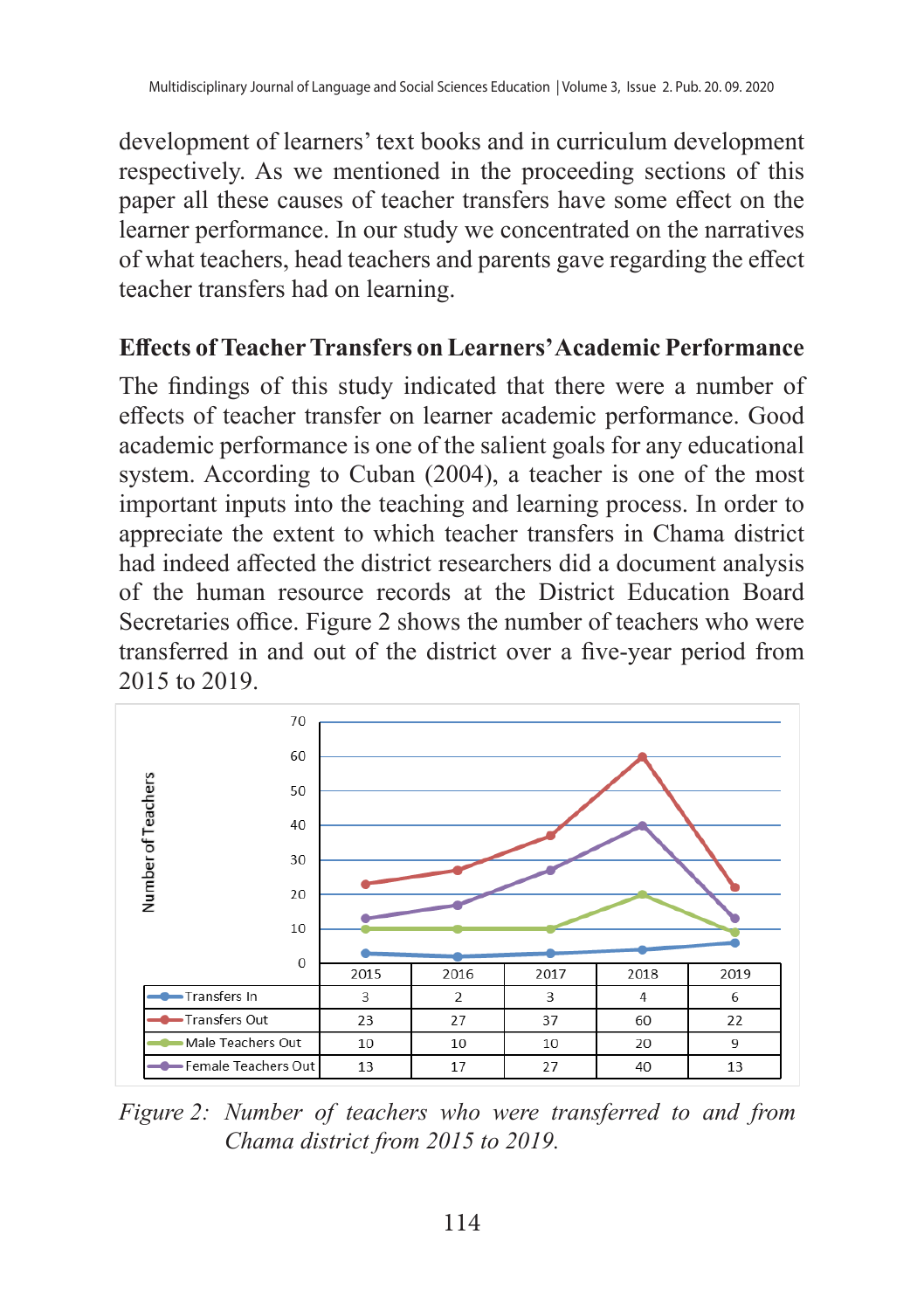It is clear from this figure that there were actually more teachers who left the district than those who were transferred to the district each year and the worst year was 2018 in which 60 teachers were transferred out of the district while only 4 came into the district. This is quite worrying in terms of the effects the phenomena may have on learning. Research further analyzed the performance of learners in their district mock examination at grade seven. Mock examinations were preferred to the Examinations Council of Zambia (ECZ) national examinations because ECZ examination were highly moderated. Moreover, the ECZ examinations for grade seven had been modified to the extent that most schools record in the country have been recording 100% pass rates even with most pupils who cannot read and write. Figure 3 shows the percentage distribution of mock examinations in Chama district over a period of four years.



*Figure 3: Percentage distribution of learner performance in the district mock examination*

After the district mock examination results for all the schools in Chama district were analyze figure 3 shows that the district did not go above average for a period of five years. While we acknowledge that learner performance is determined by many factors we were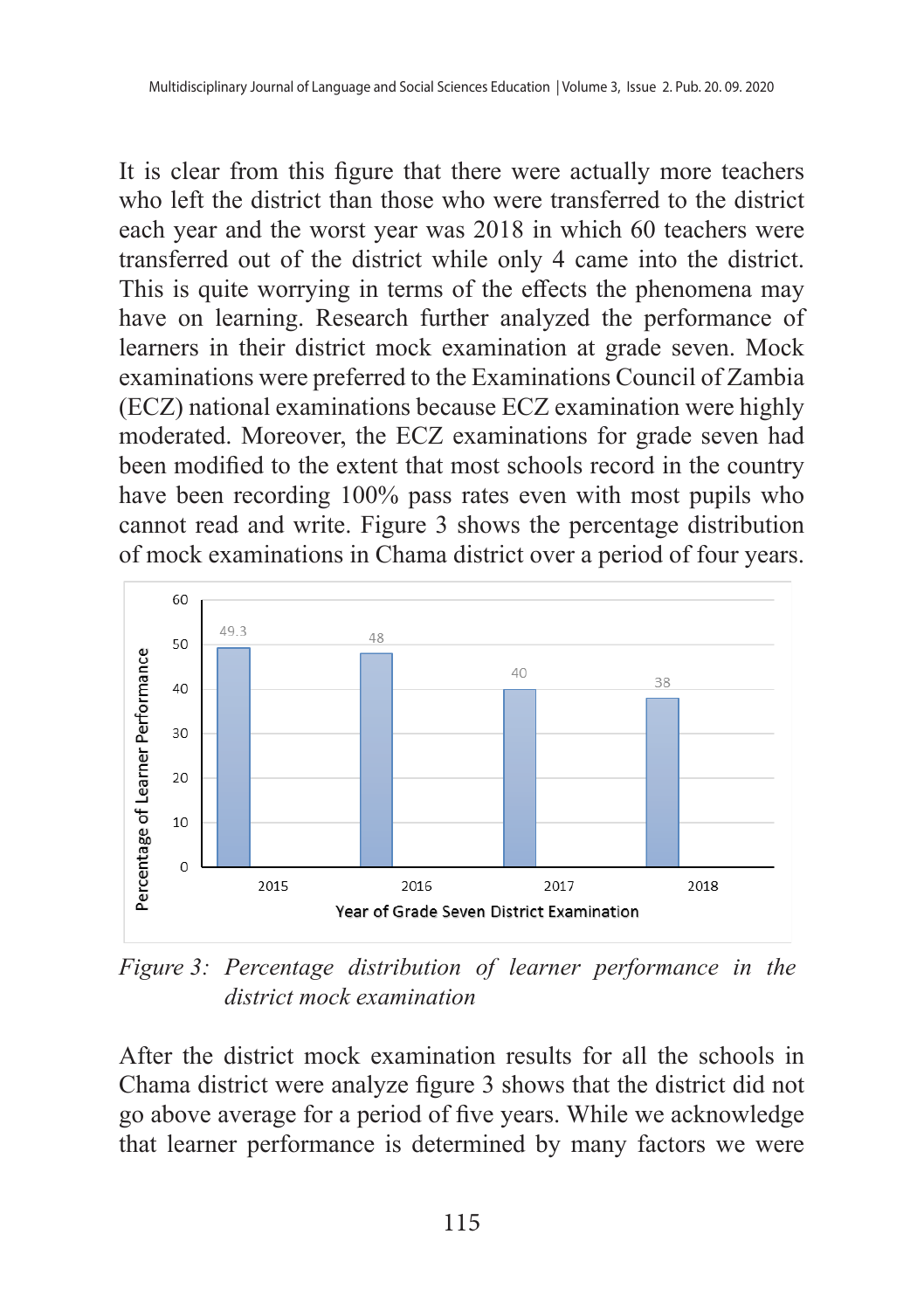particularly interested to find out the extent to which teacher transfers contributed to this kind of performance among learners not only in grade seven but also in the other grades in primary schools. To that effect one teacher explained that:

> *Being understaffed at a school disadvantages pupils in so many ways. I teach two grade two classes myself who come to school at different times. Shifts in most schools in the district is very common because we are understaffed. Thus the time for learning is very much reduced. In my two classes I find it very difficult to follow up on learners who have challenges especially in reading because I get very tired unlike when I was just teaching one class. I can tell you sir, learners in my class struggle to learn very simple things because we do not have enough time due to understaffing. Most teachers do not want to work from this school because it is too rural.*

Another teacher added that;

*Each month we lose a lot of time because we combine classes when teachers go to town. The situation worsens when teachers go out for salaries as they spend more than two days there. Since we have no banks in the area. Pupils are sometimes given a ball to entertain themselves from first to last period. We are made to combine classes. This situation has greatly contributed to the poor performance of learners. Most learners reach grade seven without knowing how to read and write properly.*

The aspect of losing time for teaching or curriculum implementation is one that seem not to attract attention of education administrators and policy makers although researchers such as Mulenga and Lubasi (2019) explored it extensively. In this case it is vital to note as Mulenga (2018:13) explained referring to Taba's definition of a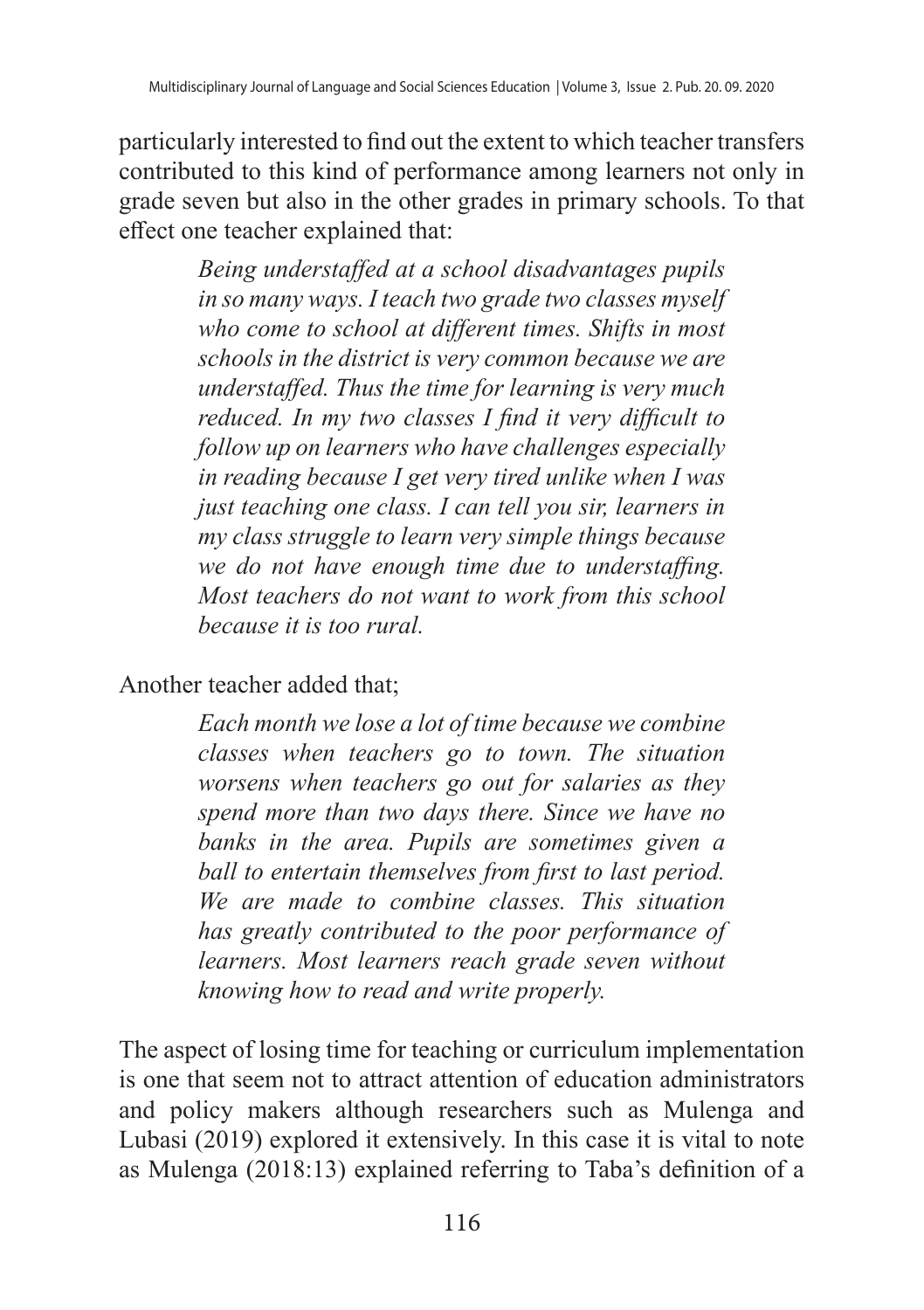curriculum that; 'Taba focused on the planned experiences aspect of the curriculum to the extent that planning and organization of curriculum elements preoccupied her thinking about curriculum' This is key when it comes to the scenario that we are presented with here where learning time is lost as a result of teachers leaving schools to access social facilities. This is also consistent with Mkandawire (2010) who reported that the movement of teachers during teaching time for various reasons can be an impedement to curriculum implementation. Since a curriculum is planned, any time that is lost is not easily recovered because each content has its own planned time to be covered. During data collection, about six head teachers were found in classes teaching meanwhile there were people who were to be attended to at their office. We are not saying that head teachers should not teach but they should not be given too much teaching loads since they have another serious duty of leading the school. During the interview one head teacher explained that:

> *I have a full class and two subjects in another class because we are understaffed. We are only three trained plus two voluntary teachers at this school managing grades one to nine. We even closed the Early Childhood Education center this year in February because of poor staffing levels, the one who was handling the class got transferred to Chinsali. This has negatively affected the performance of learners for the past three years.*

Except for township schools, ten head teachers in the rest of the sampled schools had full-time classes to teach. This undermined the manner in which they executed administrative duties. Findings were in agreement with Onsomu (2014) who stated that schools that are understaffed resort to multi-grade system, reduced teaching and learning sessions, hence high teacher-pupil ratio, low contact hours between teachers and pupils and increased teacher workload. Under staffing in most schools in Chama district was as a result of massive teacher transfers as shown in figure 2. One head teacher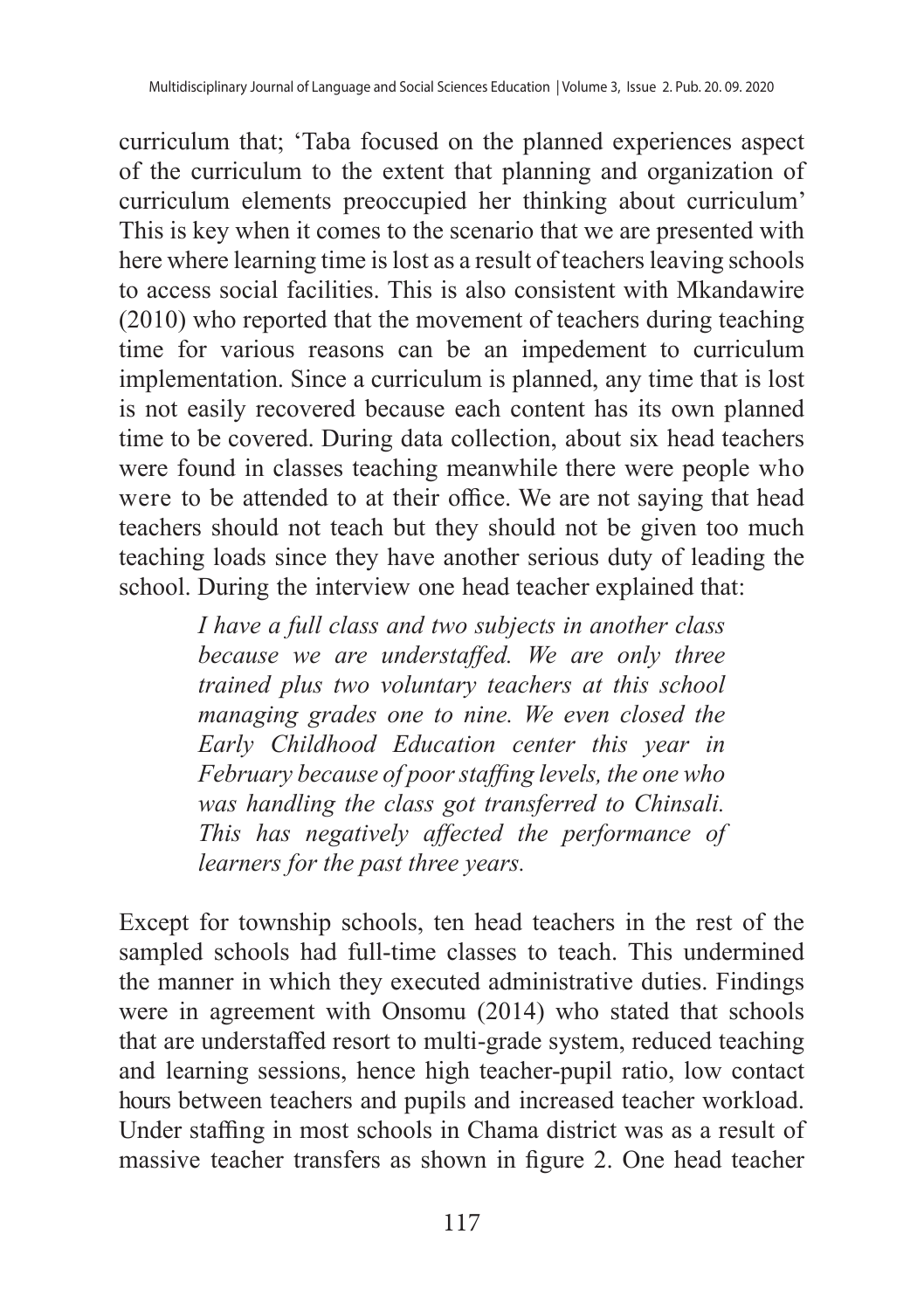who happened to be the head teachers' representative in the district explained that:

> *More than 95% of the teachers that transfer out of the district are primary school teachers coming from Lusaka and Copperbelt. However, only less than 10% of these transfers follow laid down procedures and yet the government has been very clear on the need to follow correct procedures. As a district we have continued to lose teachers through transfers. Chama is just used as a deployment ground. What is devastating is that no one seems to care about the poor performance of learners caused by these transfers. At my school for instance when we had enough teachers most learners would break through in literacy and numeracy by the time they are in grade two but the story is now different ever since we lost many teachers in the lower grades due to transfers.*

After conducting document analysis, the researchers also discovered that the district had been ranked number eight out of the nine districts from 2016 to 2018 in the grade seven national examinations at provincial level. It was only in 2015 that the district was ranked fifth.

## **Measures to Minimize or Regulate Teacher Transfers in Chama district**

While education administrators may have their own views about what can be done to minimize the massive exodus of teachers from rural schools and in this case Chama district, researchers in this study wanted to hear from the participants who actually lived the rural experience on what needs to be done. All respondents were asked to suggest measures to be put in place to minimize teacher transfers in Chama district. Most of the views pointed to two areas namely the deployment strategy and provision of incentives to teachers in rural areas. For instance, one head teacher explained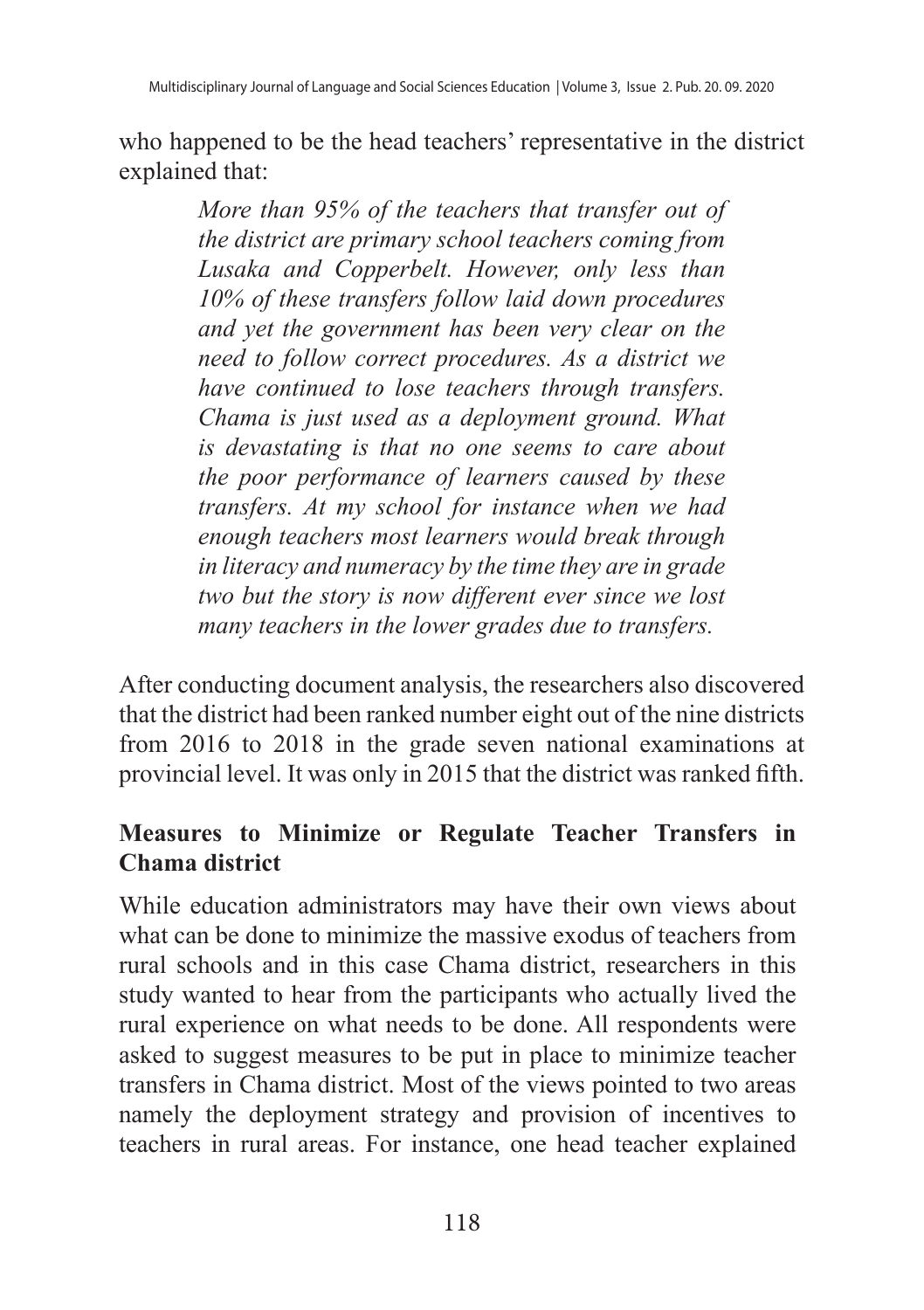that:

*If government deployed teachers who were already familiar with challenges found in a particular district, then transfers could be minimized. There should be strict adherence to government policies by implementers. When deploying teachers, the ministry should first of all consider schools that are critically understaffed as opposed to the current trend where more teachers are sent to well-staffed schools in the township. Moreover, it will be good to deploy teachers whose origin is Chama rural, this will help minimize the transfers.*

Another head teacher spoke with a lot of emotions and indicated that:

> *As a district, a number of positions have been frozen by PMEC and yet we have teachers that can take up these positions. We have teachers that completed their degree programmes about five years ago but their salary cannot be upgraded to that of a degree holder, a thing which has demotivated them. Out of frustration, others have even gotten transfers to other provinces. Hardship allowance takes very long to be effected once a teacher is moved to rural schools in this district. Moreover, teachers live in very dilapidated houses and others have built their own grass thatched houses and yet they do not get any housing allowance. Such conditions have frustrated teachers who end up leaving our schools. The ministry should make working conditions for rural teachers attractive. We have had enough of beautiful speeches from authorities about rural schools. It is time they acted.*

Most teachers also mentioned that increasing hardship allowance,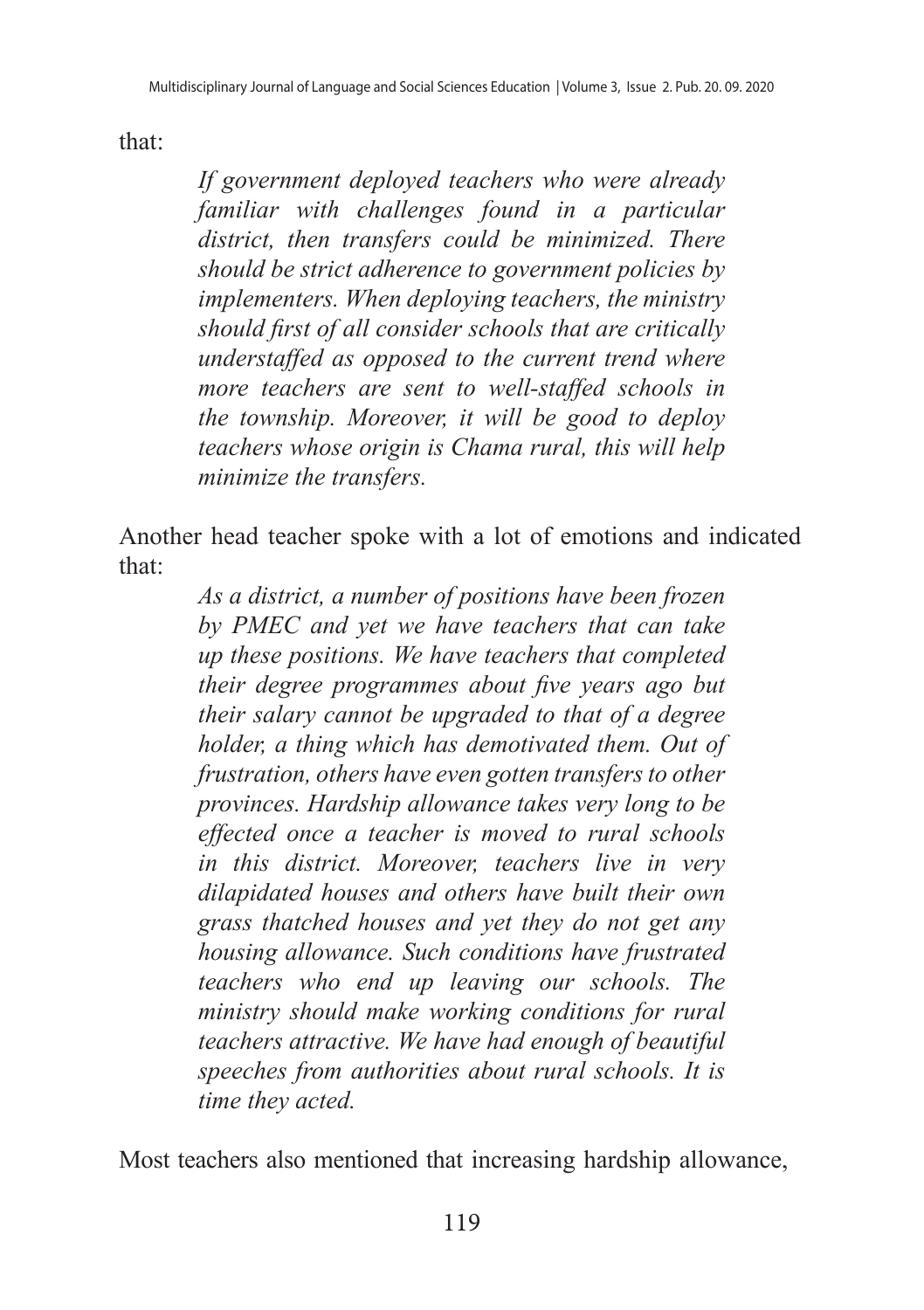fast track promotions, improving school infrastructure and strict adherence to government transfer policies would help solve the problem of transfers. These views are in agreement with those advanced by Noor (2012). Other strategies that could be of help would be to improve transport, communication systems, providing social facilities such as good hospitals, electricity and banks in rural areas.

#### **6. Conclusions and Implications**

Like many rural districts and schools in Zambia and in most of Sub-Saharan African countries, Chama district teachers are suffering the challenges of underdevelopment of most rural areas in Zambia. Other studies that have been done on the same subject have concluded by giving recommendations for each of the challenges that are experienced by teachers in rural schools. While that is fine we however, feel that such recommendations may not actually solve the problems which are caused by the economic neglect that areas such as Chama district experience as a result of unequal distribution of basic facilities in rural districts and schools, and sometimes just as a result of poor management of national resources due to incompetence and corruption. However, in our case we would like to conclude this way.

As we mentioned earlier in this paper, most people in Zambia live in rural areas and thus rural education is cardinal to achieving national priorities for economic growth and development. If provided with quality education, people in rural areas will have competencies to grow a strong rural economy. With the introduction of a competency based curriculum in 2013, Zambia would be on the road to success as Mulenga and Kabombwe (2019a:127) rightly explained that 'competency-based learning is a system of education, often referred to as proficiency or mastery-based, in which learners advance and move ahead on their lessons based on demonstration of mastery or visibility of what they have learnt'. Therefore, the vision for education in rural Zambia should be to promote the creation of strong communities through improved working conditions of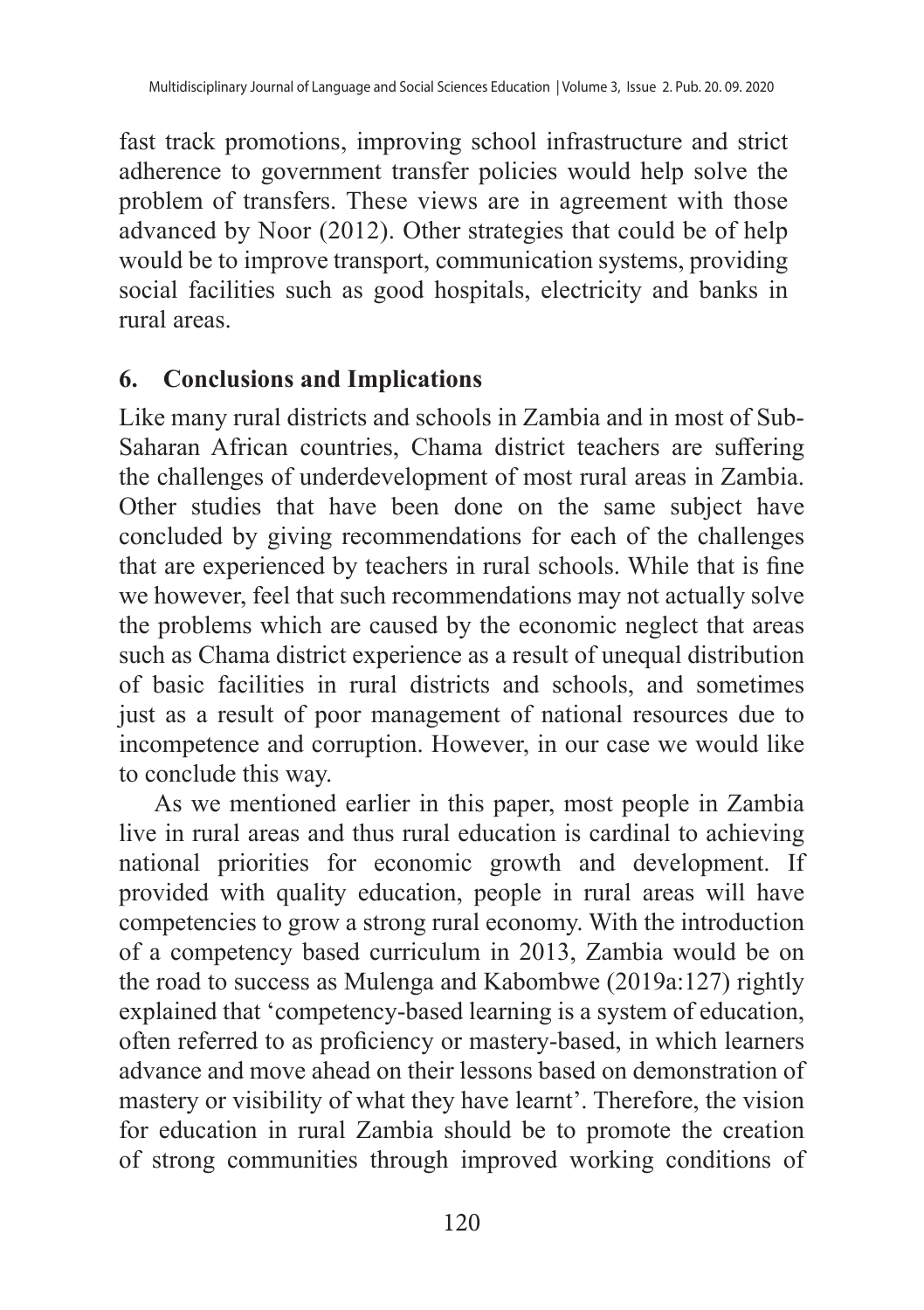teachers and teaching. This off course will have a ripple effect on other government workers and the rural communities as well. But because of the poor environments in which teachers work, especially in the rural areas, quality of education has been adversely affected as evidenced in this study. As Segun and Olanrewaju (2011) explained rural people do not only need quality education, in the form of literacy and numeracy skills, to become informed participants in the social life of their community and engage in its development. They more than anything need innovative, creative, collaborative and critical thinking skills which education should provide so as to turn the most available natural resources in their immediate environment into products to better their lives. When people have the skills and knowledge they need to be part of the economic and social life of their community, it results in a more cohesive and inclusive society. The competency-based curriculum that is being implemented in schools today can be a golden window of opportunities for rural learners as Zulu and Mulenga (2019:277) described its advantage that 'the guidelines in teaching this type of curriculum as given by the Ministry of General Education are that learners should be given practical experiences during the teaching and learning process that would help them acquire life skills'.

This is only possible when there are enough qualified and motivated teachers in rural schools. However, rural schools in Chama face many challenges that do not exist in urban or peri-urban areas, such as geographic isolation, poor working conditions of teachers, conflict as a results of school location, lack of adequate resources, witchcraft and superstition and poor deployment procedures. Moreover, many rural schools are confronted with the problems of dilapidated buildings and poor teacher housing. Consequently, learners' achievement in rural schools of Chama has become poor and most often varies, depending on what type of rural school they attend. Beyond the general improvement in teachers' welfare, those working in rural areas such as Chama deserve additional incentives such as housing loans and allowance, rural hardship allowance, double class allowance and salary bonuses to attract and retain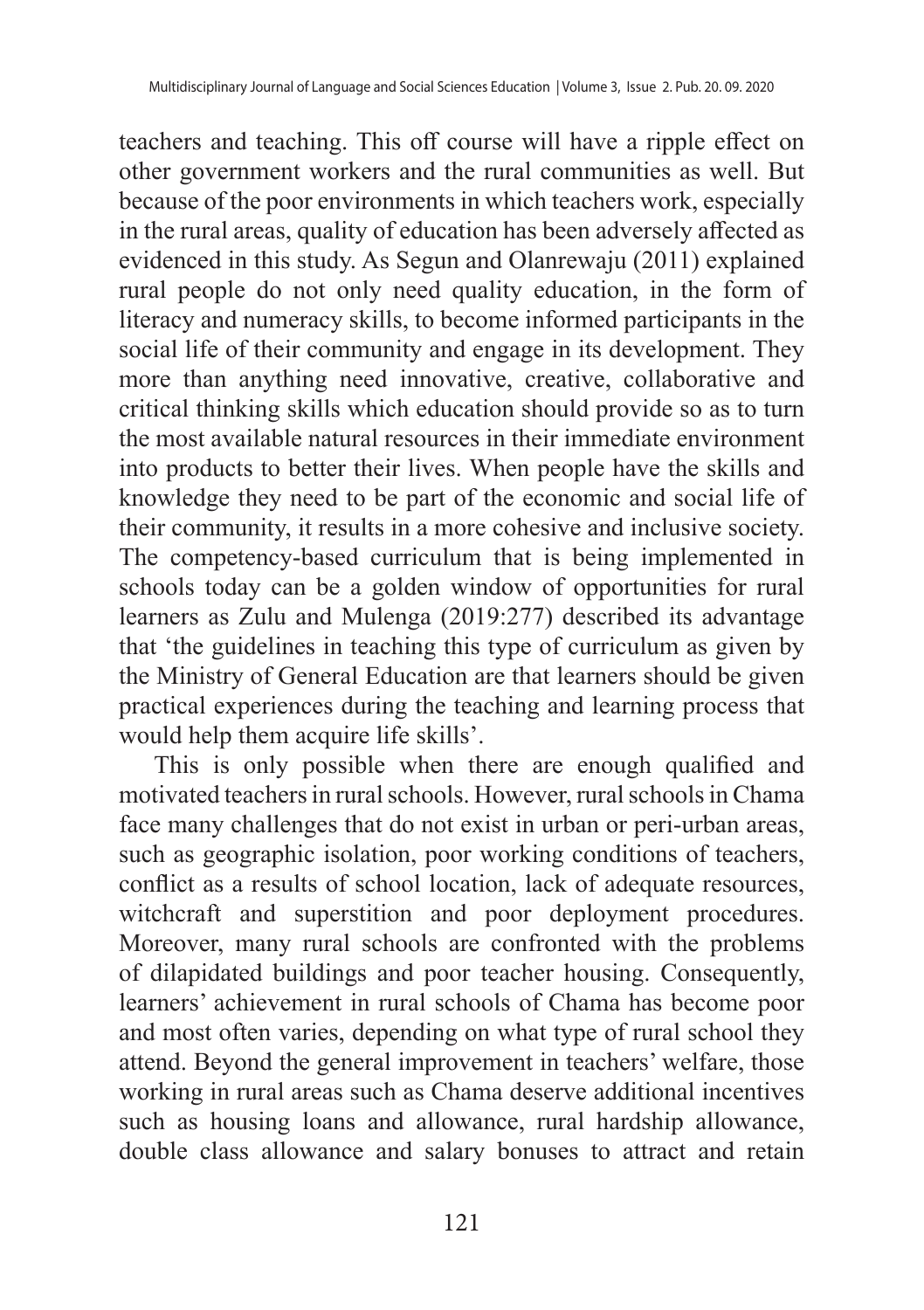qualified and reputable teachers that are willing to work in rural schools.

Beyond political rhetoric and statements on the Zambian education system, government must be seen to be actively involved in the development of rural schools. Although there are statements by the Ministry of General Education and government that they recognize the importance of teachers in the development of their educational systems, the reality on the ground is that teachers are continuously treated as second class workers and their status has continued to be at risk despite the fact that no school can rise above the quality of its teachers. For instance, while we see other government workers in Zambia such as those in security wings being built modern houses, we do not see the same done for teachers. In addition, there has been overconcentration of development activities in the urban areas. This is occasioned by the fact that urban people are more visible. The commitment to education can be revealed through adequate provision of human and financial resources to rural schools. Masumba and Mulenga (2019:91) actually reminds education decision makers that 'teaching and learning are based on common phenomena of achieving the national goals of education'. Therefore, if in one part of the education system effective teaching and learning is not happening it will eventually affect the whole picture of national educational goals. It is thus proposed that governments should show more commitment in providing a good percent of a country's budget to education and not the current 12%, in the 2020 budget, which is way below the recommended international standard. The situation seems to be getting worse because earlier on Mulenga and Kabombwe (2019b:126) had expressed worry that the 'National budgetary allocation to the education and skills sector in Zambia has been reducing since 2015 as follows; 2015 (20.2%), 2016 (17.2%), 2017 (16.5%) and 2018 (16.1%)'. Policy makers should give priority to indicators contributing most to teachers' attraction and retention so as to improve the working conditions of teachers in rural schools for better teaching and learning outcomes in Chama district and across the country.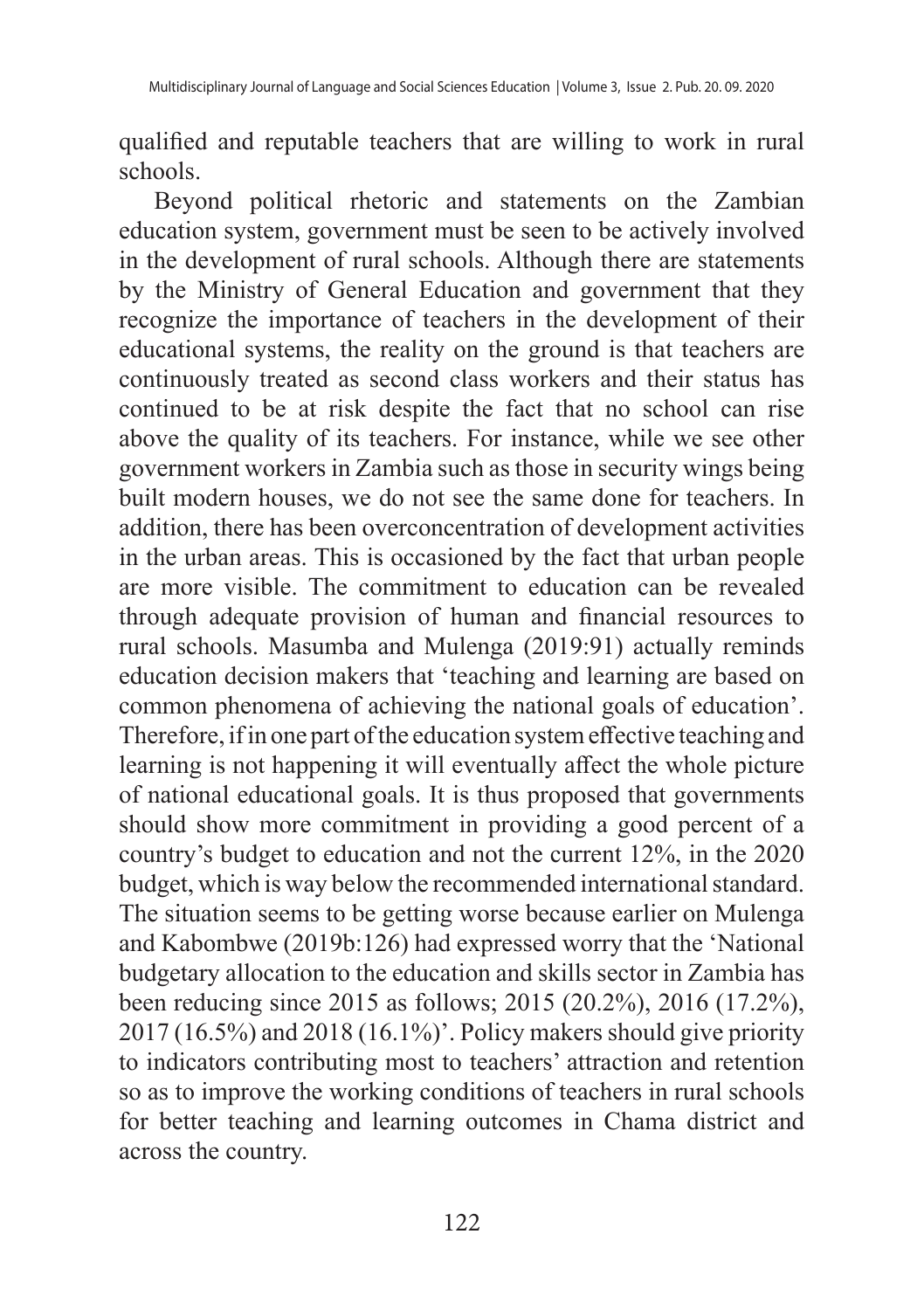#### **References**

- Brown, G. et al. (2015). *Information Communication Technology*. London: Hodder Education.
- Chakanika, W. W., Sichula, K. N., Sumbwa, I. P. and Nduna, M. (2012). The Challenges of Rural Education in Africa. *South Africa Rural Educator*, 2, 6-17.
- DEBS (2019). *Teacher Deployment in Chama District*. Chama: DEBS Office.
- Darling-Hammond, L. (1999). *Teacher Quality and Student Achievement: A Review of State Policy Evidence*. Washington: Center for the Study of Teaching and Policy.
- Ingersoll, R. M. (2001). Teacher Turnover and Teacher Shortages: An Organizational Analysis. *American Educational Research Journal* 38 (3), 499 - 534.
- IOB (2008). *Primary Education in Zambia*. Lusaka: IOB Impact Evaluation.
- Keigher, A. (2010). *Teacher Attrition and Mobility: Results from the 2008-9 Teacher Follow-Up Survey U.S. Department of Education*: Washington D.C: National Center for Education Statistics.
- Kraft, M. A. and Papay, J. P. (2014). Can Professional Environments in Schools Promote Teacher Development? Explaining Heterogeneity in Returns to Teaching Experience. *Educational Evaluation and Policy Analysis,* 36, (4), 476 - 500.
- Ladd, H. F. and Sorensen. L. C. (2016). Returns to Teacher Experience: Student Achievement and Motivation in Middle School. *Education Finance and Policy*, 12 (2), 241 - 279.
- Luhmann, N. (1995). *Social Systems*. Stanford, Cal: Stanford U.P.
- Masumba, C. K. and Mulenga, I. M. (2019). Teachers' Pedagogical Content Knowledge for Teaching Computer Studies in rural Zambian Secondary Schools of Northwestern Province. *Zambia Journal of Library and Information Science.* 3 (1 &2), 90-106.
- MESTVEE (2013). *The Zambia Education Curriculum Framework 2013.* Lusaka: Curriculum Development Centre.
- Miller, J. H. and Page, S. E. (2007). *Complex Adaptive Systems. An Introduction to Computational Models of Social Life*. Princeton: Princeton U.P.
- Ministry of Education (2008). *Zambia's National Assessment Survey Report 2008: Learning Achievements at the Middle Basic*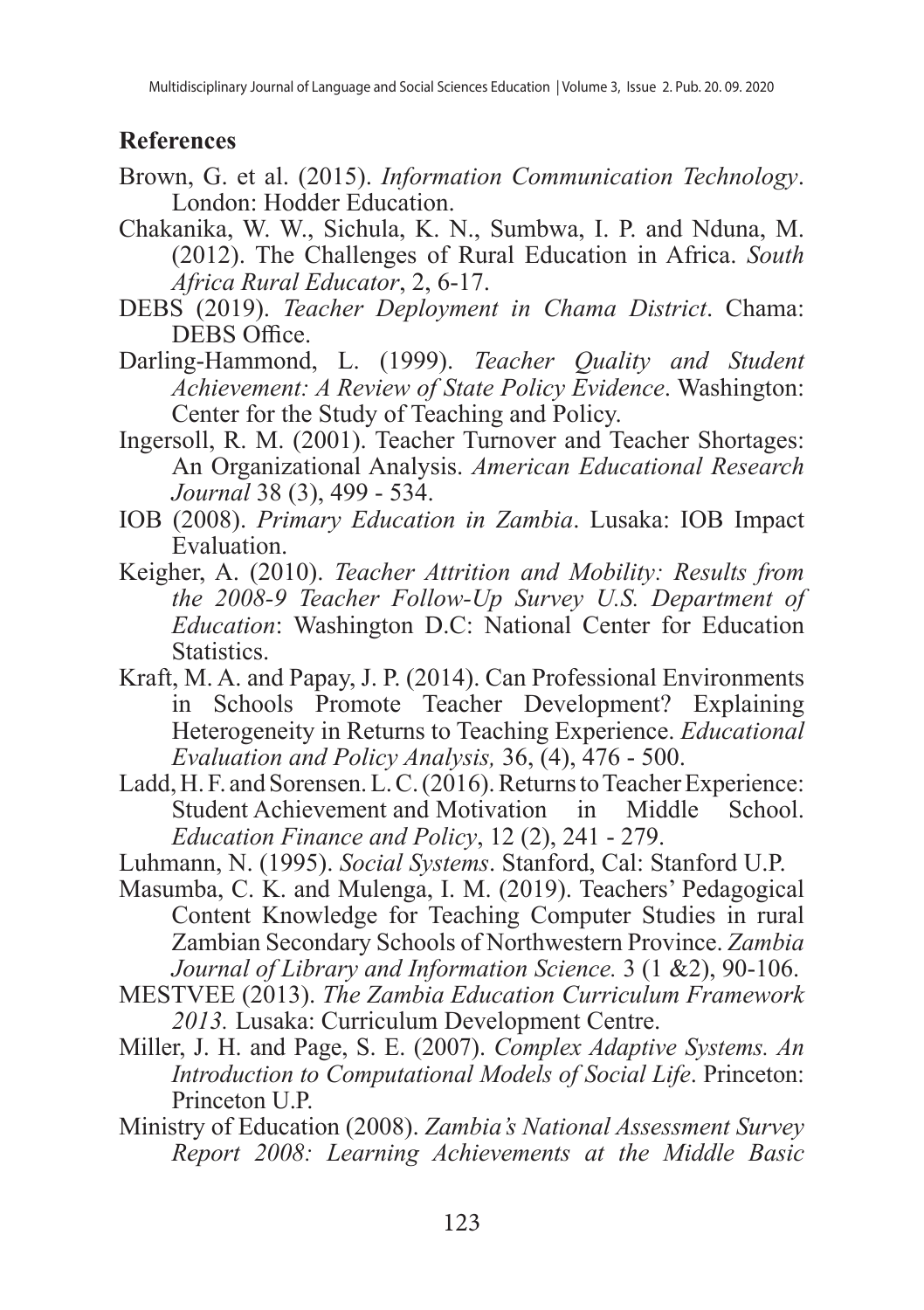*School Level*. Lusaka: Printech (Z) Ltd.

- Ministry of General Education. (2016*). Educational Statistical Bulletin*. Lusaka: Directorate of Planning and Information.
- Mkandawire, S. B. (2010). Impediments to curriculum implementation in learning institutions. *African Higher Education Review,* 8 (2), 1-15.
- Mkandawire, S. B. (2012). *An Evaluation of the Neganega Literacy Programme in Mazabuka District of the Southern Province of Zambia.* Unpublished Masters Dissertation. The University of Zambia.
- Moobola, L. and Mulenga, I. M. (2020). Social Studies Curriculum at the Crossroads: Implementation of the Secondary School Social Studies Curriculum in Chingola District of Zambia. *European Journal of Education Studies*, 7 (3), 13-34. http:// dx.doi.org/10.5281/zenodo.3750518
- Mulkeen, A. (2010). *Teachers in Anglophone Africa: Issues in Teacher Supply Training and Management*. Washington DC: World Bank.
- Mulenga, I.M. (2018). Conceptualisation and definition of a curriculum. *Journal of Lexicography and Terminology*, 2 (2): 1-23.
- Mulenga, I. M. and Kabombwe, Y. M. (2019a). Understanding a Competency-Based Curriculum and Education: The Zambian Perspective. *Journal of Lexicography and Terminology*. 3 (1). 106-134.
- Mulenga, I. M. and Kabombwe, Y. M. (2019b). Competency- Based Curriculum for Zambian Primary and Secondary Schools: Learning from Theory and Other Countries in the World. *International Journal of Education and Research*, 7 (2), 117- 130. http://www.ijern.com/journal/2019/
- Mulenga, I. M. and Lubasi, I. M. (2019). Teachers Present in School but Absent in Class: Utilization and 'Silent Erosion' of Learning Time in the Implementation of the Curriculum in Mongu district of Zambia. *European Journal of Education Studies*, 6(2), 61- 79. http://dx.doi.org/10.5281/zenodo.2678061.
- Mulenga, I. M and Mwanza, C (2019). Teacher's Voices Crying in the School Wilderness: Involvement of Secondary School Teachers in Curriculum Development in Zambia. *Journal of Curriculum and Teaching*, 8 (1), 32-39. https://doi.org/10.5430/ jct.v8n1p32.